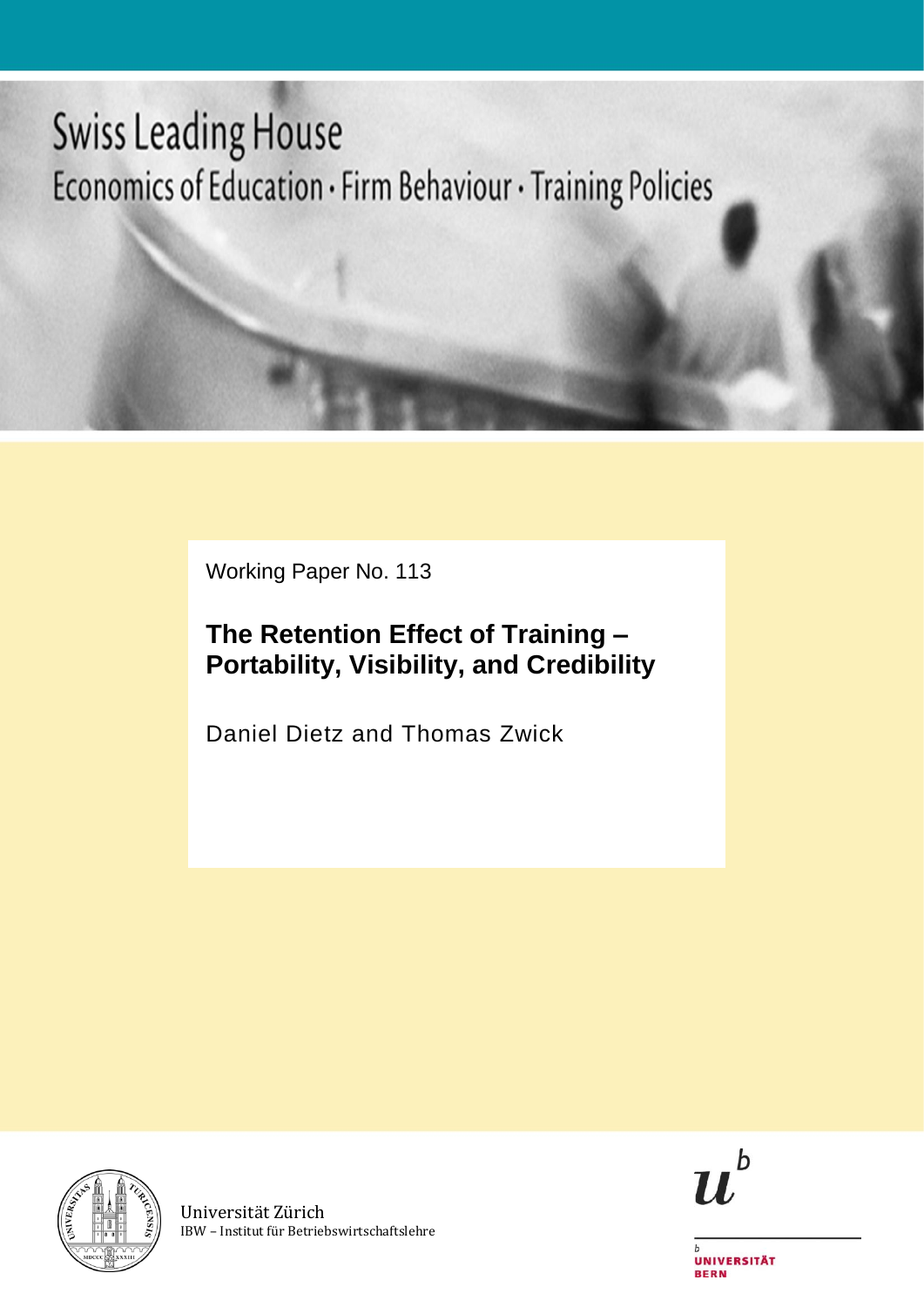Working Paper No. 113

## **The Retention Effect of Training – Portability, Visibility, and Credibility**

Daniel Dietz and Thomas Zwick

January 2016

Die Discussion Papers dienen einer möglichst schnellen Verbreitung von neueren Forschungsarbeiten des Leading Houses und seiner Konferenzen und Workshops. Die Beiträge liegen in alleiniger Verantwortung der Autoren und stellen nicht notwendigerweise die Meinung des Leading House dar.

Disussion Papers are intended to make results of the Leading House research or its conferences and workshops promptly available to other economists in order to encourage discussion and suggestions for revisions. The authors are solely responsible for the contents which do not necessarily represent the opinion of the Leading House.

The Swiss Leading House on Economics of Education, Firm Behavior and Training Policies is a Research Program of the Swiss State Secretariat for Education, Research, and Innovation (SERI).

www.economics-of-education.ch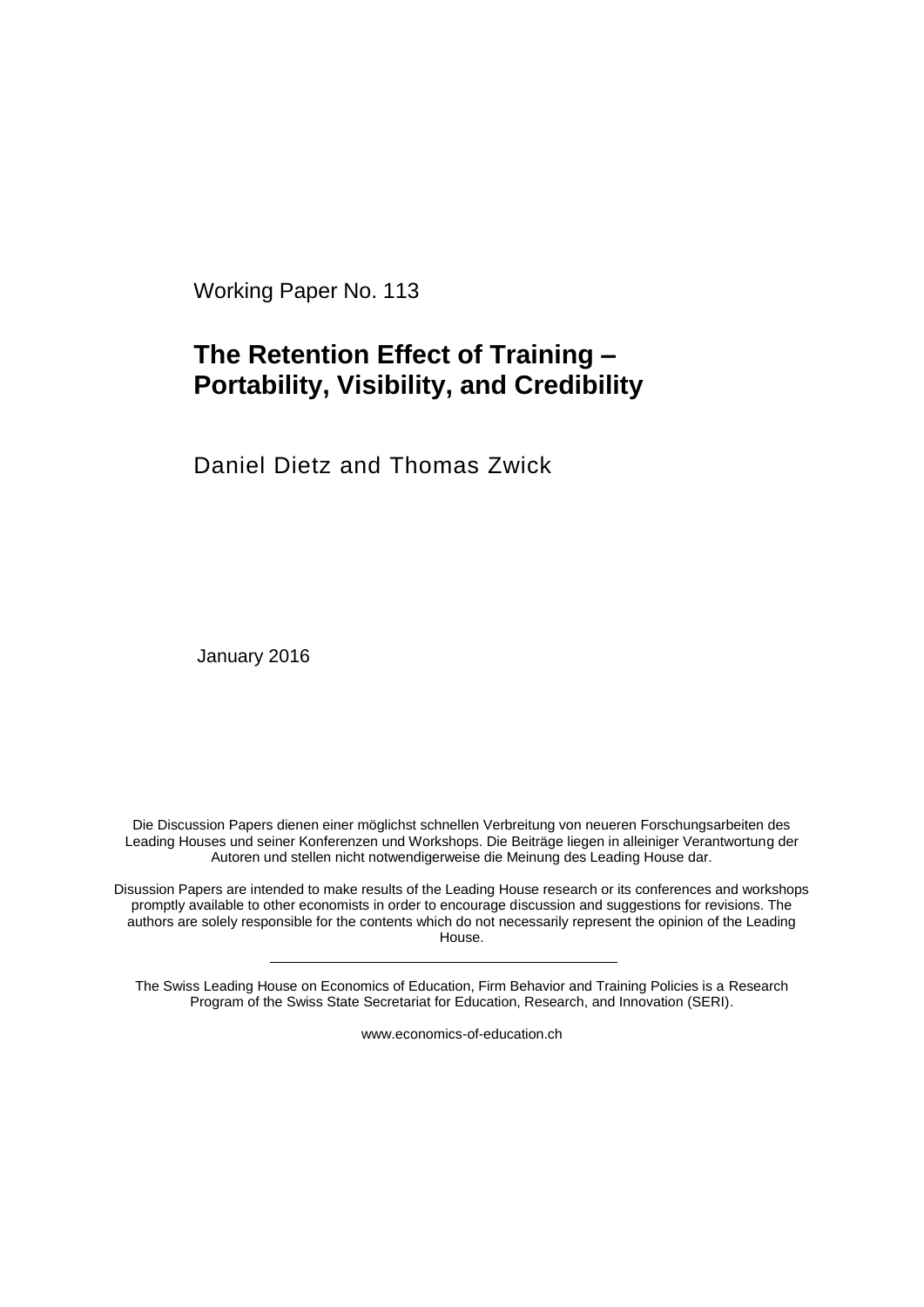# **The retention effect of training – portability, visibility, and credibility<sup>1</sup>**

Daniel Dietz<sup>2</sup> (University of Wuerzburg) Thomas Zwick<sup>3</sup> (University of Wuerzburg and ZEW Mannheim)

January 2016

#### **Abstract:**

This paper analyses the effect of training participation on employees' retention in the training company. It for the first time empirically combines the human capital and the monopsony theory by jointly controlling for the portability, visibility, and credibility of training. Based on an extensive German linked-employer-employee data set with detailed information on training history (WeLL-ADIAB), we show that training increases employees' retention. We compare the probability to stay at the same employer between training participants and accidental training non-participants (those who could not participate in planned training on the basis of exogeneous reasons). Higher portability of general human capital contents and visibility of training induced by training certificates however reduce the retention effect of training. Retention is further reduced when training is credibly provided and certified by external institutions, the full training effect on retention is still positive, however. We are careful to control for endogeneity of training participation in retention equations, unobserved time-invariant effects, and extensive individual and employer characteristics including wage increases and general job satisfaction.

JEL-Classification: J62, J63, M51, M53

Keywords: Labor Mobility, Turnover, Employment, Training

 <sup>1</sup> We use the anonymised "Berufliche *Weiterbildung als Bestandteil lebenslangen Lernens*" (Further Training as a Part of Lifelong Learning, WeLL) data set provided by the Research Data Centre (FDZ) of the Federal Employment Agency at the Institute for Employment Research (IAB). Data access was via guest research spells at FDZ and afterwards via controlled data remote access at FDZ. We thank Alexandra Schmucker and Stefan Bender for advice with the data preparation and interpretation and Boris Hirsch, Susanne Steffes, and Arne Warnke for useful comments on earlier versions of this paper.

<sup>&</sup>lt;sup>2</sup> Daniel Dietz, Chair of Human Resource Management and Organisation, Department of Business Management, University of Wuerzburg, Sanderring 2, 97070 Wuerzburg, E-Mail: [daniel.dietz@uni](mailto:daniel.dietz@uni-wuerzburg.de)[wuerzburg.de](mailto:daniel.dietz@uni-wuerzburg.de)

<sup>3</sup> Thomas Zwick, Chair of Human Resource Management and Organisation, Department of Business Management, University of Wuerzburg, Sanderring 2, 97070 Wuerzburg, E-Mail: [thomas.zwick@uni](mailto:thomas.zwick@uni-wuerzburg.de)[wuerzburg.de](mailto:thomas.zwick@uni-wuerzburg.de)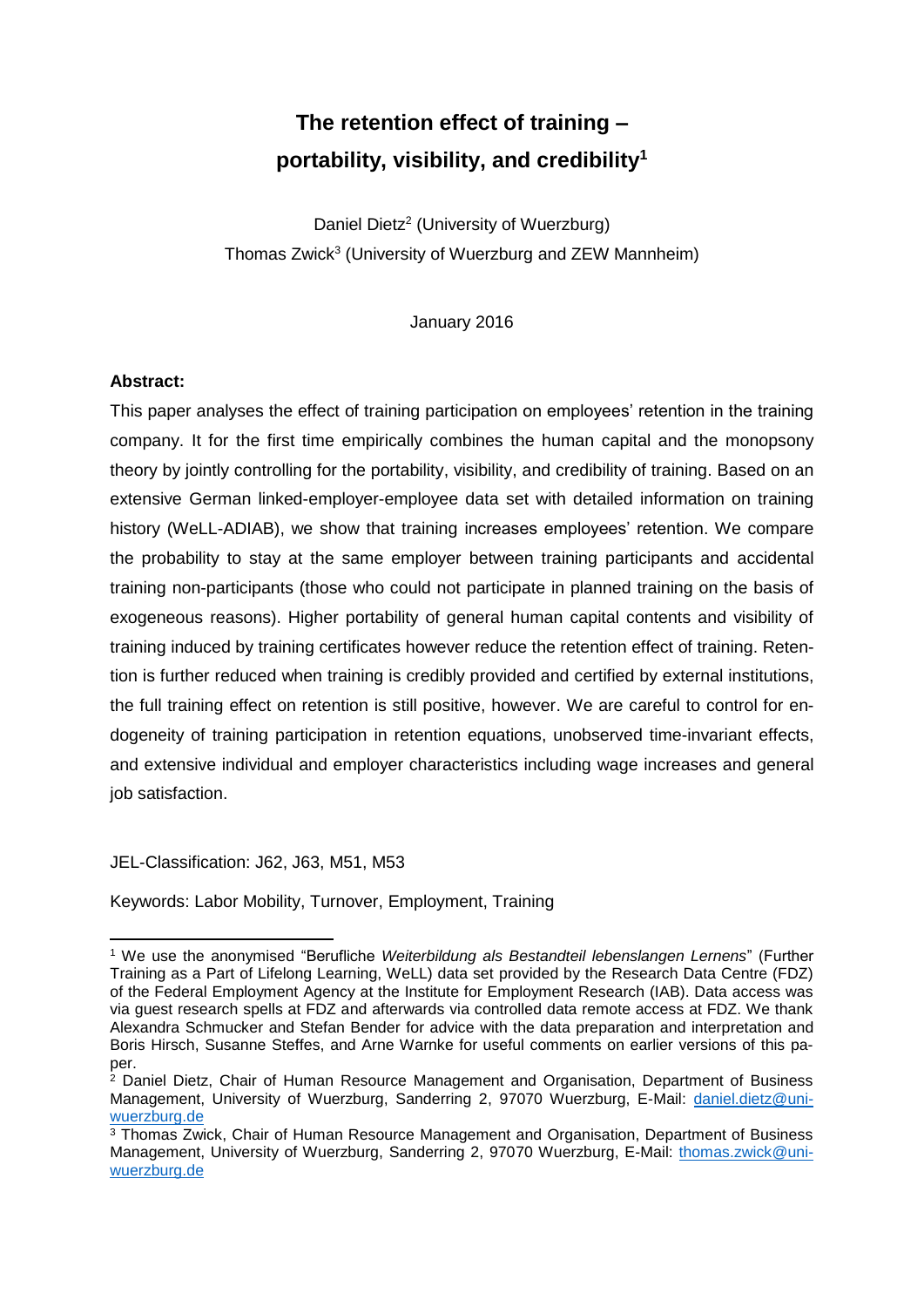#### **1 Introduction**

The empirical literature on the effects of employee training mainly concentrates on wage and productivity increases (Dearden et al., 2000). A third effect – the retention of training participants at the training employer – has been analysed by few empirical papers only (Manning, 2003; Brunello and De Paola, 2009). The possibility to retain trained workers is one of the key reasons for employer training investments, however (Acemoglu and Pischke, 1999a). It therefore might be a problem that training could even reduce retention if new skills are of value to other employers and training firms risk having their trained employees hired away (Black and Lynch, 1998). An empirical assessment of the retention effect of training therefore is an important piece of evidence for the explanation of employer investments in training that increase productivity elsewhere. When we look closer at the evidence on the retention effect of training, we see that most papers concentrate on the general employability of trained workers (Ridder, 1986; Card and Sullivan, 1988; Gritz, 1993; Zweimüller and Winter-Ebmer, 1996; Picchio and Van Ours, 2013) instead of the retention effect of training at the training firm.

The few studies on the effects of training on employee retention are based on two complementary theories, the human capital theory and the monopsony theory (Manning, 2003; Leuven, 2005). Human capital theory derives differences in the impact of training on employee retention based on the distinction between general and specific human capital in a perfect labour market (Becker, 1962). Training in general human capital should lead to a lower retention effect than specific human capital because general training is portable and also increases productivity in other firms. Therefore the labour market value as well as the desirability of trained employees is higher (Stevens, 1994; Loewenstein and Spletzer, 1999; Zweimüller and Winter-Ebmer, 2003). The monopsony theory introduces a number of labour market frictions that can explain why training firms pay trained employees a wage below their productivity without risking that they leave the firm (Acemoglu and Pischke, 1999a). Prominent examples of these market frictions are an information advantage of training firms on the ability of training participants (Acemoglu and Pischke, 1998; Autor, 2001) or on training contents (Katz and Ziderman, 1990; Chang and Wang, 1996), a compressed wage structure (Acemoglu and Pischke, 1999b; Dustmann and Schönberg, 2009), and mobility costs (Harhoff and Kane, 1997; Acemoglu and Pischke, 1999a). One important hypothesis from the monopsony literature is that visible training should have a lower retention effect than unobservable training (Acemoglu and Pischke, 1999a; 2000; Katz and Ziderman, 1990). Information asymmetries on training contents therefore might render portable human capital into non-portable human capital (Becker, 1962, p.50-51; Barron et al., 1997b; Loewenstein and Spletzer, 1999, p.730). When we combine both theories, we find that firms are willing to invest in portable human capital in labour markets with information asymmetries because they can "hide" the abilities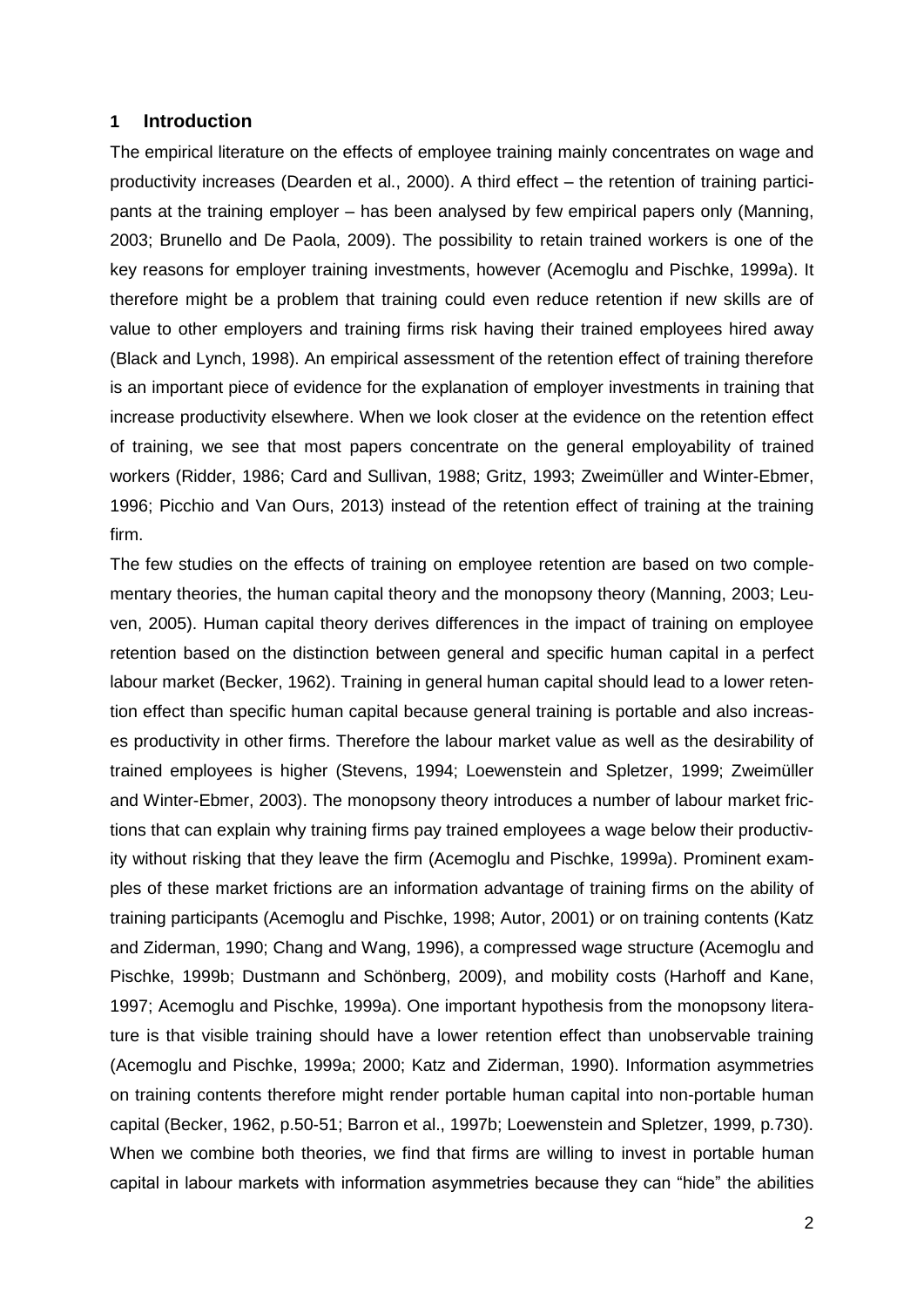of their best training participants (Acemoglu and Pischke, 1999a). Booth and Bryan (2005) for example argue that portable training in a labour market with frictions leads to wages lower than marginal productivity during and after training, which implies rents for the firm. As a consequence, retention of employees with portable training should be higher if training is not visible (or the certificates are not credible).

Some empirical papers on the retention effect of training only observe training as a dummy variable and therefore cannot analyse differences in training contents and market frictions (see for example Brunello and De Paola, 2009). Other papers for example distinguish either between training portability or training visibility. They use this information to test the validity of the human capital theory or the monopsony theory. Although both theories are usually discussed in these empirical contributions, we do not find any empirical paper that jointly assesses the retention effect of different kinds of human capital and labour market frictions such as information asymmetries.<sup>4</sup> For example, Acemoglu and Pischke (1998), Chang and Wang (1996) and Katz and Ziderman (1990) show that certification or visibility of training is a key determinant of the retention effect of training. These papers however do not empirically assess the validity of human capital theory on the retention effect of training. Loewenstein and Spletzer (1999) show that the retention effect of training is lower if training participants believe that training is also useful at other employers. They however do not control for labour market frictions and therefore do not assess monopsony theory. Lynch (1991) and Parent (1999) also only look at the retention effect of more or less portable training (measured by on-the-job versus off-the-job training). Benson et al. (2004) only analyse the effect of degrees obtained by training as signalling mechanism and an indicator of visibility of training on employee retention.

This paper not only distinguishes between different kinds of human capital in training but at the same time controls for information asymmetries on the training content between training and other employers. It uses certifications for training measures as indicator for the visibility of training and the subjective assessment of the training participants on the usability of training contents at other employers as indicator for portability. In an additional step, it distinguishes between training provided and certified by external independent institutions or by the training establishment. It hereby argues that external providers give certificates a higher credibility (Katz and Ziderman, 1990). The joint empirical assessment of the human capital and the monopsony theory on the impact of training on employee retention allows us to answer a couple of interesting questions. We can assess whether one of both theories empirically dominates the other, or in other words whether the explanatory power of one theory

 $\overline{a}$ 

<sup>4</sup> One of the few papers that jointly assess portability and visibility of training is Booth and Bryan (2005). It shows that employer-financed training (that is interpreted as portable training) only has positive wage effects at the current employer. A positive wage effect is also found after a job change if training is accredited (leading to qualifications) but not when it is non-accredited.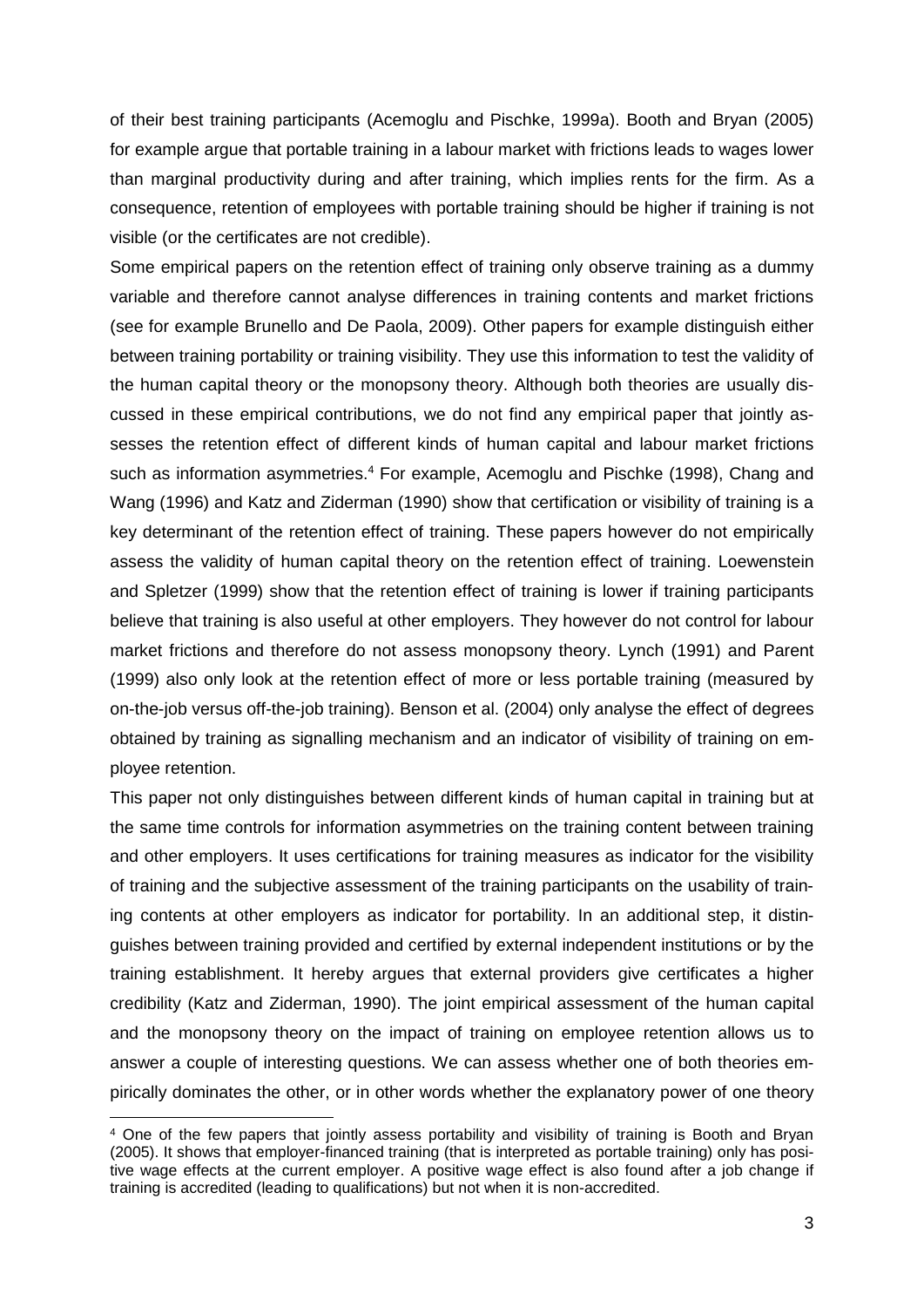vanishes after controlling for the other theory. It may be the case, for example that the portability of training is less important in comparison to the visibility of training because training participation per se already is an indicator for ability irrespective of the training contents. It might also be the case however that both training characteristics are orthogonal in their effect on retention and therefore do not influence the impact of each other.

We are careful to control for the usual sources of estimation bias when assessing the effects of training. One of the central empirical problems is endogenous selection into training (Card, 1999; Heckman, 1999). In order to overcome this problem, we use the approach proposed by Leuven and Oosterbeck (2008): instead of comparing training participants with all training non-participants, we use as comparison group only those employees who had been selected to participate in training but had to cancel their participation on the basis of exogenous reasons. If training participants and accidental training non-participants differ with respect to relevant unobservable characteristics although their employer chose or accepted both groups for training, the training coefficients in the OLS retention equation are still biased. Time-invariant unobserved heterogeneity affecting retention and training such as ability or motivation are therefore in addition controlled for by applying individual fixed effects estimation. Time-varying unobserved characteristics such as career prospects are controlled for in Diff-GMM estimations. We compare the results from between, within and GMM (instrumental) estimates and rigorously test the applicability of the different specifications.

Training frequently is accompanied by wage changes – training employers want to increase employee retention by increasing wages and sharing rents (Becker, 1962; Hashimoto, 1981). These wage increases after training might be a key factor for the retention effect of training (Benson et al., 2004; Grund and Sliwka, 2001). Nevertheless, most of the empirical retention studies have not taken wage changes after training into account. Besides Benson et al. (2004) this is therefore the first training retention analysis that includes wages changes. Another important yet usually unobserved individual characteristic that may bias the results is general job satisfaction (Brunello and De Paola, 2009). Our data set also allows us to control for this information.

The paper is organized as follows. Section 2 derives our hypotheses. Section 3 presents the data set, the estimation strategy and the variables. The sample characteristics are shown in Section 4. We present and interpret the results of the estimations and robustness checks in section 5. The paper ends with a conclusion in section 6.

#### **2 Theoretical framework**

According to Becker's traditional human capital approach, skills can be considered as enablers of individual and firm-level productivity and we should distinguish between general and firm-specific skills. Whereas training with general contents increases the productivity of train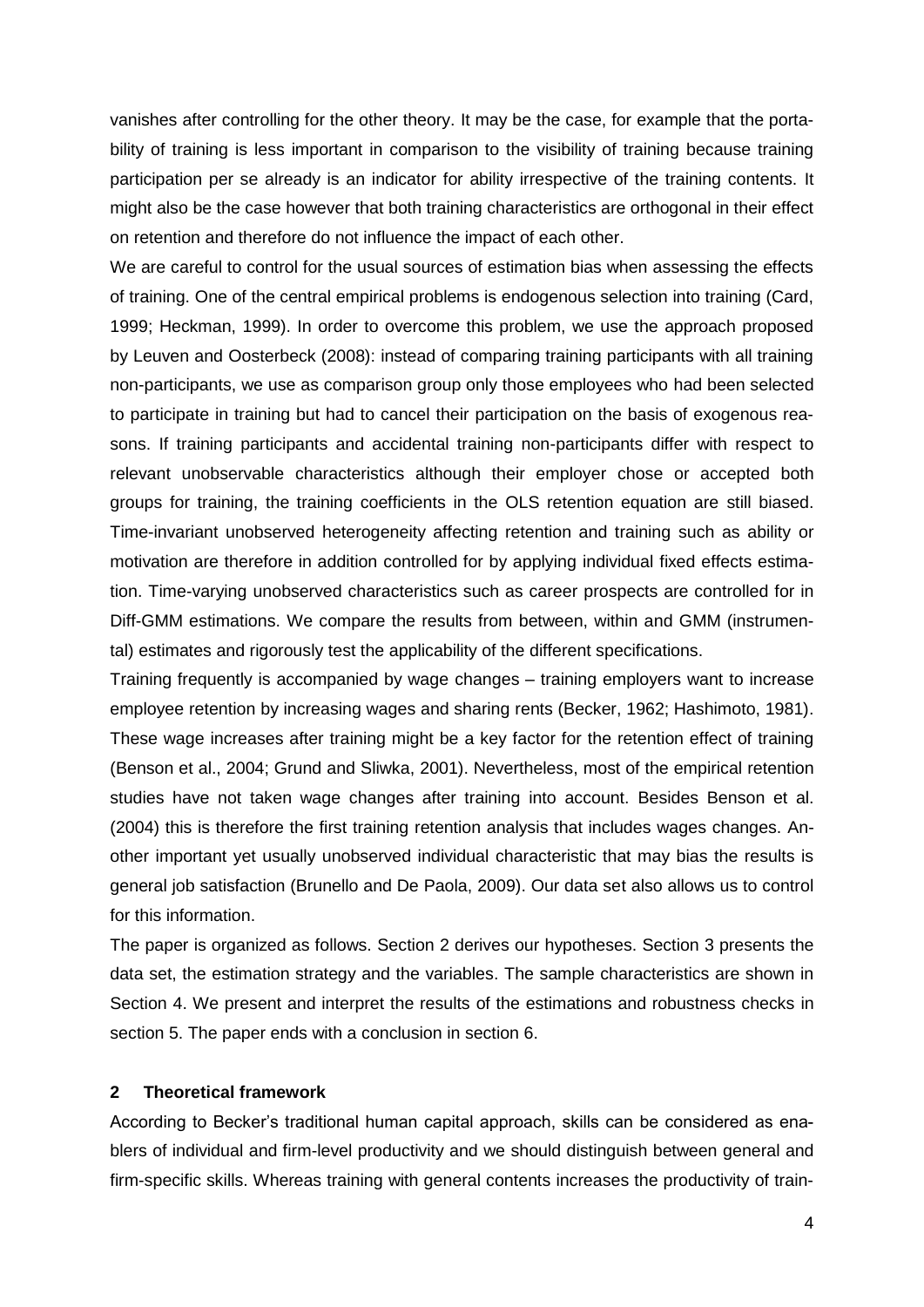ees equally in all establishments, training measures imparting specific human capital enhances employees' productivity exclusively in the training establishment (Becker, 1962). As a consequence, after general training in competitive labour markets, training firms run the risk of having their trained employees poached<sup>5</sup> away (Bishop, 1997; Black and Lynch, 1998; Mohrenweiser et al., 2013). This threat is greatly lower if trained skills are not portable to other firms. Our first hypothesis therefore is:

*Hypothesis 1: When the training content is general and therefore portable to outside employers, the retention effect of training is lower.*

According to the theories based on labour market frictions, the retention probability depends on the visibility of training contents (Acemoglu and Pischke, 1999a; Chang and Wang, 1996). In practice, the current employer usually has information advantages concerning the exact content (for example focus and type) and the amount of the training. Training measures often are informal, heterogenous, and tailored to the needs of the training participants (Katz and Ziderman, 1990) and therefore hard to assess for outside firms. Based on this information asymmetry, for outside establishments it is hardly possible to completely observe the contents of training. Since outside establishments are unable to judge the quantity and quality of training, they won't be willing to fully compensate the trained employees for these skills. Thus, they pay a wage below the real productivity of the trained employees (Acemoglu and Pischke, 1998; 1999a; Katz and Ziderman, 1990). The training establishment with an information advantage should therefore be able to match the outside wage offer for trained employees it would like to retain. However, often training measures end with the award of a certificate, a degree or an accreditation (Acemoglu and Pischke, 2000; Booth and Bryan, 2005). By means of certificates, trained employees are able to proof their efforts in the training measure, the training contents, and therefore their acquired skills also outside the training establishment. This reduces the information asymmetry (Arcidiacono et al., 2010) and improves the labour market chances of trained employees. Therefore, we assume:

*Hypothesis 2: When training content can be signalled by means of a certificate and therefore is visible, the retention effect of training is lower.*

In addition to the visibility of training contents, also the credibility of certificates might play an important role. Considering various types of training certificates, trained employees rather

 $\overline{a}$ 

<sup>5</sup> If a company poaches away employees from a training firm, then training investments are irretrievably lost. However, the poaching establishment enhances their firms' human capital without paying anything for training (Mohrenweiser et al., 2013).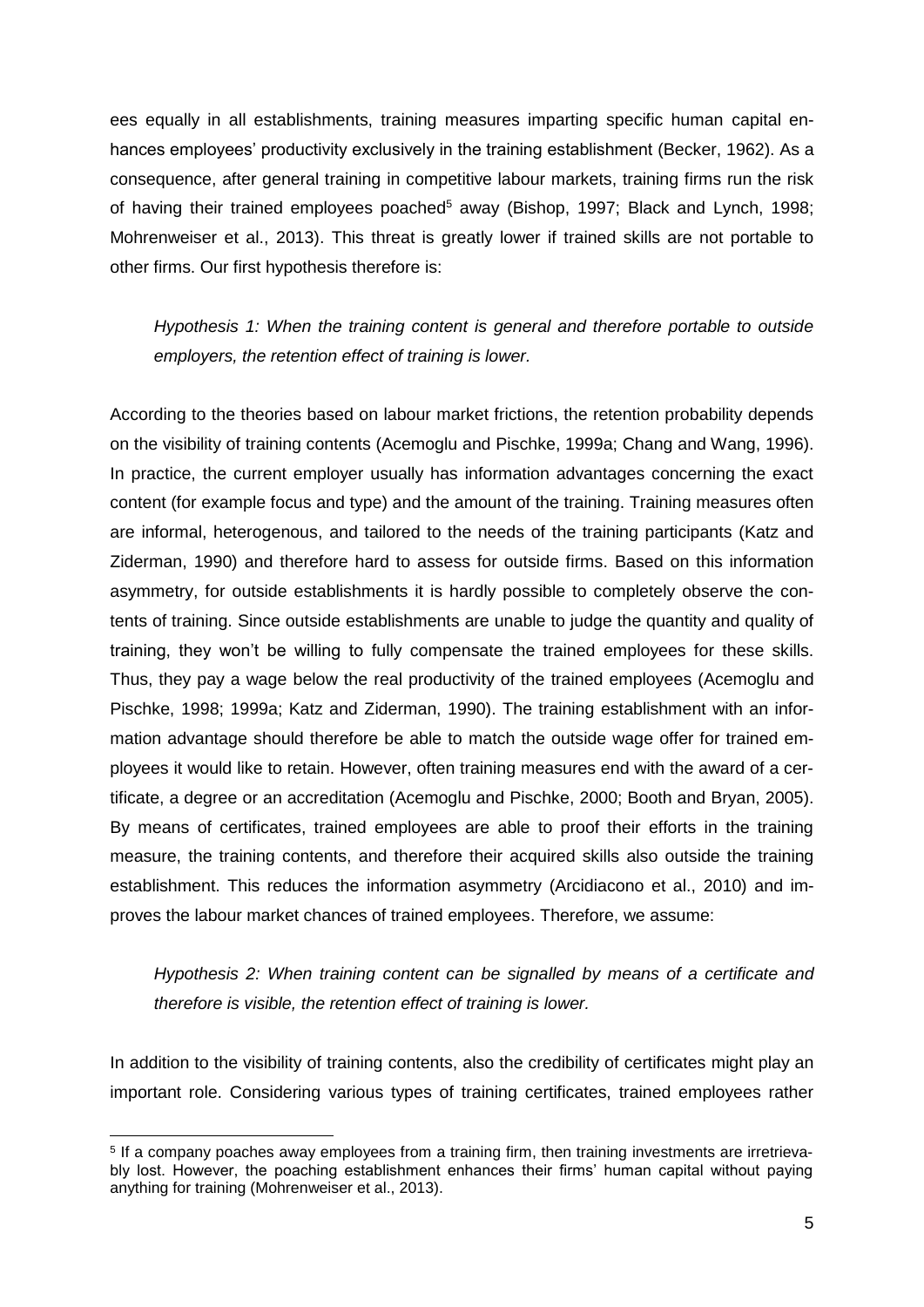prefer an independent system of certification, which leads to a higher credibility of the training contents and, thereby, further improves their outside options (Katz and Ziderman, 1990). Often training measures are certified by external independent institutions such as chambers of commerce or chambers of crafts (Acemoglu and Pischke, 2000). Thus, we predict:

*Hypothesis 3: When training content can be signalled by means of an external certificate, the retention effect of training is additionally reduced.* 

When assessing the relative importance of the human capital and monopsony theory for the retention effect of training, it is crucial to investigate whether general training contents are certified more often than rather specific training contents. For example, the explanatory power of portable training courses on retention might vanish if we additionally control for visibility of training courses. It might however also be the case that visibility and portability have an orthogonal effect on retention and therefore do not influence each other. One possible hypothesis therefore is:

*Hypothesis 4: The measured effect of visibility and portability on retention respectively decreases, if we include the other dimension of training characteristics in the retention equation.*

### **3 Data and estimation strategy**

In order to analyse the retention effect of different training measures and to test our hypotheses, we use the German linked employer-employee dataset WeLL-ADIAB<sup>6</sup>. The dataset was developed within the project "Further Training as a Part of Lifelong Learning (WeLL)" with the purpose to gain a better understanding regarding "(…) the determinants and consequences of further training in Germany" (Bender et al., 2009, p. 638). In the project, 149 establishments were selected from the 2005 wave of the Institute of Employment Research (IAB) Establishment Panel<sup>7</sup>. From these establishments, between the years 2007 and 2010 randomly

 <sup>6</sup> WeLL-ADIAB is the abbreviation for "WeLL survey data linked to administrative data on the IAB" (Schmucker et al., 2014).

 $7$  Only establishments with between 50 and 1,999 employees subject to social security contributions, establishments from manufacturing or the service industry and locations in the German federal states Bavaria, Schleswig-Holstein and North Rhine-Westphalia, Mecklenburg-Western Pomerania, and Saxony were selected. By stratification of the selection criteria, 12 employer groups were formed, from which in each case the five firms with the highest and the five firms with the lowest overall investment expenditures were asked to participate in the WeLL project. The selection criteria have been chosen in order to guarantee that the results are not driven by specific training patterns correlated with the numbers of employees, branches or regions (Bender et al., 2008b).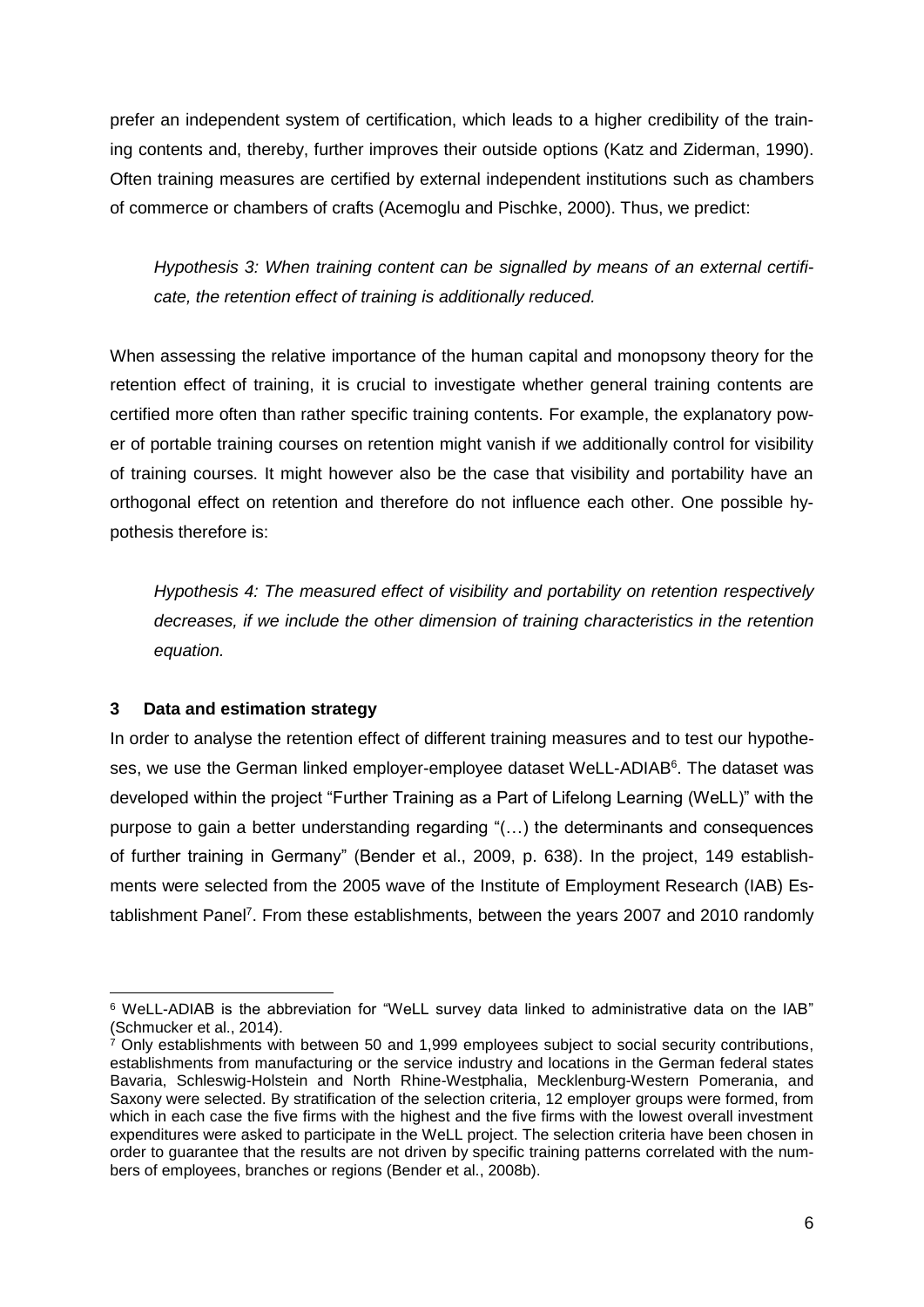7.352 selected employees were asked in four annual waves $8$  about their individual training behaviour and specific training measures during the last year(s). Only employees with jobs covered by social security contributions as well as individuals in minor employment were included in the sample selection. This excludes apprentices, people in internships and employees in partial retirement. The survey includes inter alia, details on the start and the end date, the duration as well as the thematic focus of their training measures. Furthermore, training participants were asked whether they received a specific training certificate, whether the training contents were portable to outside establishments, and offered and certified by external institutions (Bender et al., 2008b).

An important benefit of the data set is the linkage of the individual training information with administrative and survey data provided by the IAB in Nuremberg. Based on the Integrated Employment Biographies, the complete individual employment history is available. This history includes the start and end dates of employment periods, the exact daily wage in the respective periods, and further characteristics of employment (e.g. occupation, job status, working time), and unemployment spells. Besides workplace characteristics, the data set also comprises socio-demographic information such as age, sex, educational and vocational qualifications (Schmucker et al., 2014). The individual information of the employees can be linked to establishment-level information (e.g. establishment size, sector, location, wage level, and qualification structure), from the IAB Establishment Panel (Bender et al., 2008a; Spengler, 2007). Employment history and wage information have been collected for social insurance reasons by administrative institutions and therefore are highly reliable (Bender et al., 2009).

Given that the selection of establishments did not occur randomly, the WeLL-ADIAB dataset cannot claim to be representative for the population of German establishments (Knerr et al. 2012). Despite this limitation, the employer-employee panel structure of the data set as well as the wide range of topics relating to training is unique for Germany. Furthermore, the basic employee sample (approx. 56,000 employees) was defined as the whole workforce of the 149 establishments and, therefore, the employee sample can be seen as representative (Bender et al. 2008a).

For our analysis, we use the longitudinal version of the WeLL-ADIAB data set between 2006 and 2010. Our sample comprises 5,941<sup>9</sup> training participants and accidental training nonparticipants from 149 establishments. Furthermore, note that 1,755 training non-participants

 $\overline{a}$ 

<sup>&</sup>lt;sup>8</sup> The first wave contains the complete training information for the years 2006 and 2007, the second wave the training information for the year 2008, the third wave for 2009, and the fourth wave for 2010. <sup>9</sup> In order to obtain comparable and convincing results, based on the sample selection of the WeLL-ADIAB data set (7.352 employees), we additionally eliminate individuals in part-time employment (1.411 employees).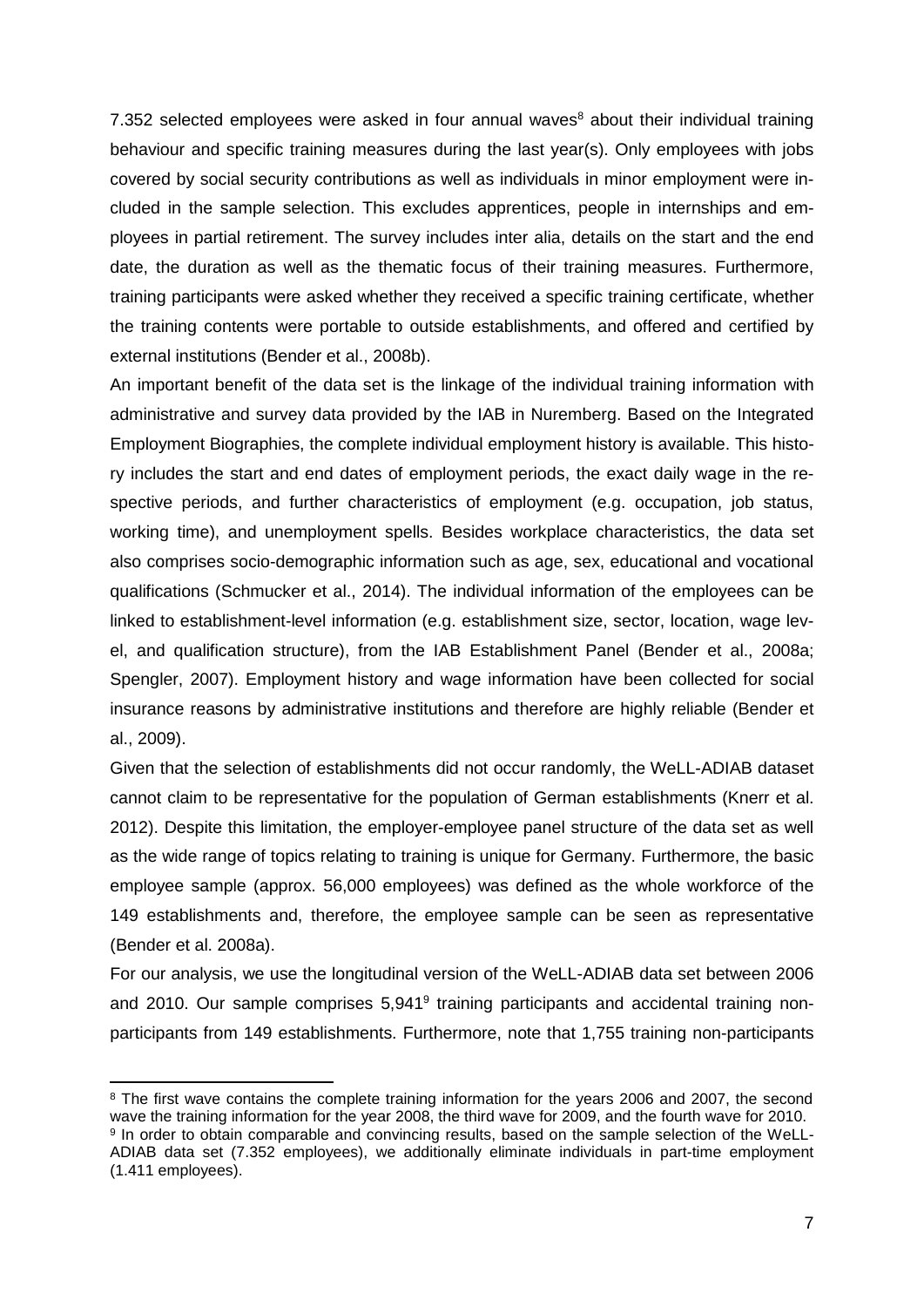have been excluded in order to obtain a homogeneous comparison group according to the Leuven and Oosterbeek (2008) approach.

#### *Dependent variable*

Brunello and De Paola (2003), Card and Sullivan (1988), Loewenstein and Spletzer (1999), and Picchio and Van Ours (2013) measure the effect of training on employee retention as the probability to stay in employment in the next period of time. In this paper, we adopt their approach but focus on the future employment in the same establishment. Therefore, our dependent binary variable  $r_{i j t+1}$  takes the value of 1 if the individual *i* is still employed in the current establishment *j* in the next calendar year (*t+1*). If the individual changes the employer or is unemployed, the variable is 0.

In the WeLL-ADIAB data set, there are individuals with several employment spells per year measured on a day-to-day basis. These spells might be in the same establishment or in various establishments. In order to calculate the employees' retention in the period from 2006 until 2010, we define the employer at the first of January as reference point for training during the previous year. In the same manner, we accumulate further employment characteristics (e.g. working time, job status) and assign them to each employment spell. Finally, by comparing the establishment identifier in the current year and on January 1<sup>st</sup> in the next year, we determine whether an individual was still employed in the same establishment in the next calendar year<sup>10</sup>.

#### *Training information*

 $\overline{a}$ 

In each annual wave, the respondents were asked about the last three training measures in chronological order. If the respondents stated more training measures than requested, we delete this additional information, to ensure consistency. We also delete all training measures that have no detailed information concerning their start and end dates. Hence, we are able to assign every single training measure to the appropriate employment spell. For our research question it is of importance that we know which employer offered the training measure. Therefore, we eliminate all training measures that could not be clearly assigned to an employer and that have not been finished one month before the potential job change because the training information is given on a monthly basis. According to this procedure, the explanatory binary training variable  $d_{ijt}$  takes the value 1 if an individual participates in train-

<sup>&</sup>lt;sup>10</sup> The calculation of the employees' retention on a daily basis is very accurate. The binary variable takes only the value of 1, if an individual was employed in the same establishment exactly 365 days after the reference point. A calculation on a yearly basis would be less exact and would often imply to measure an employee's retention, although the employee had already left the establishment a few months before.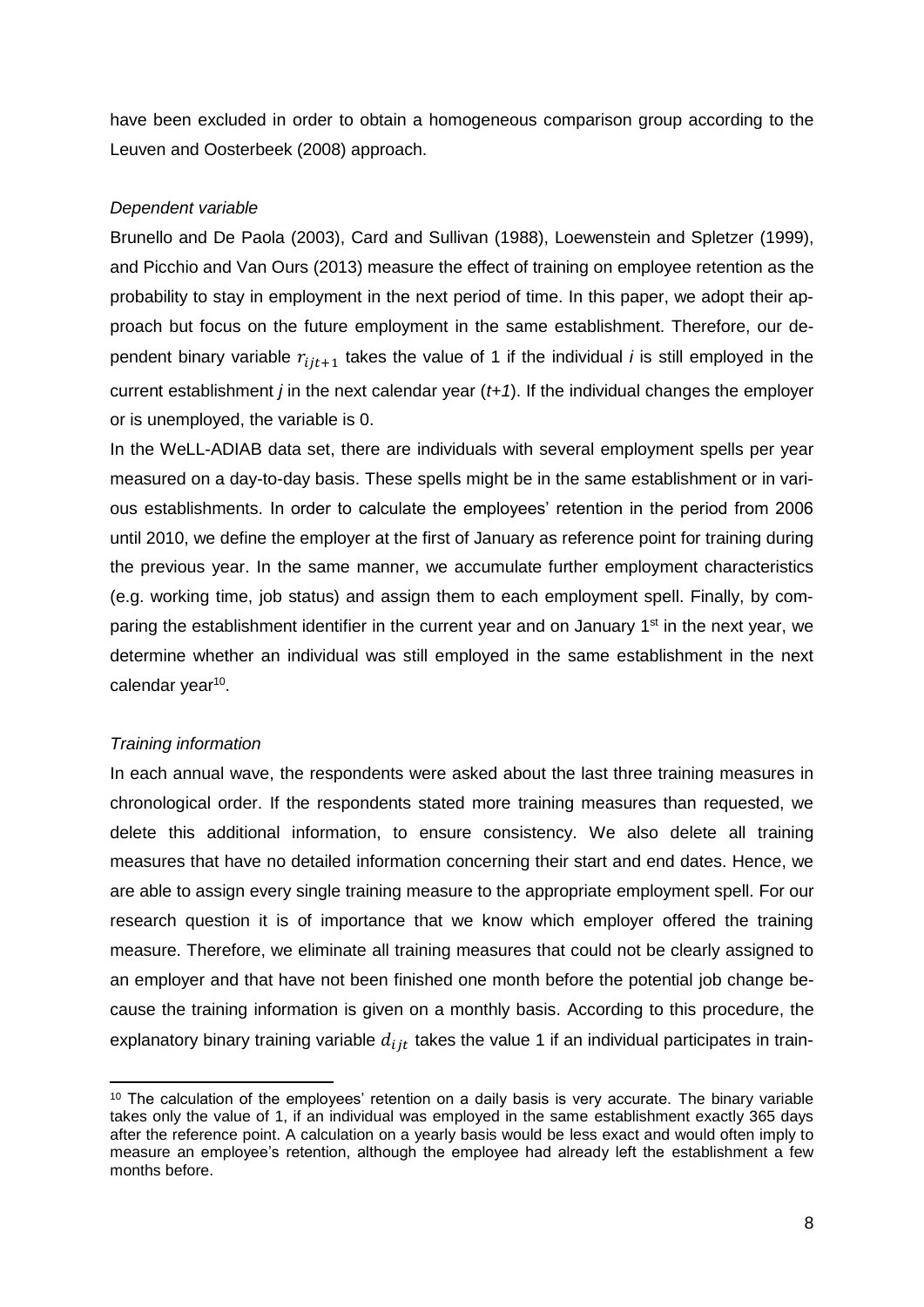ing offered by the training establishment *j* in the current calendar year *t,* otherwise the variable takes the value zero.

Barron et al. (1997a) and Loewenstein and Spletzer (1999) note that training definitions differ between firms and that training information provided by the employer therefore is unreliable. They propose to use the assessment by training participants as comparable and reliable information on the portability. We therefore also rely on the subjective assessment of the training participants whether their training contents can be used in other firms.<sup>11</sup>

Besides the portability of training, we also control for the visibility of training. A certificate at the end of the training course might be viewed as a means of conveying to the outside labour market the contents and value of the training as well as employee ability (Booth and Bryan, 2005).

Credibility of training is measured by the fact that the training was provided and the certificate was issued by a third party and not the training employer itself. The training employer might use the certificate in order to disguise the true training contents. Either it may hide general contents in order to reduce the market value of employees it would like to retain or it may exaggerate training contents attractive for other employers in order to improve labour market chances of employees it would like to get rid of. External institutions might not strategically manipulate the certification of training contents.

#### *Control variables*

 $\overline{a}$ 

Besides information on the training participation, a couple of further individual and establishment level characteristics may have an impact on the probability to retain employees in the training company and on training participation.

Training frequently is accompanied or followed by wage increases and these wage increases might have a decisive impact on the decision to stay at the training employer (Parent, 2003; Chéron et al., 2010). In contrast to previous studies, in which individual wages are observed only at one point in time (Gritz, 1993; Lynch, 1991; Parent, 2003), respectively at the beginning and at the end of the observation period (Benson et al, 2004), we consider individual wage changes on an annual basis.<sup>12</sup> To control for general wage increases in the establishment, for example due to inflation or collective bargaining contracts (Weller, 2007), we define an individual wage increase as an individual wage change that exceeds the average establishment-wide wage increase in the respective occupational peer group. According to this

<sup>&</sup>lt;sup>11</sup> The exact wording of the question is: "How easily can the obtained knowledge also be used at another employer according to your opinion" ("*Inwieweit ließen sich nach Ihrer Einschätzung die erworbenen Kenntnisse auch in einem anderen Betrieb verwenden*)".

 $12$  In other studies on the effects of training, wages cannot be taken into account at all because they are not included in the data records (Card and Sullivan, 1988; Elias, 1994; Loewenstein and Spletzer, 1999; Picchio and Van Ours, 2013; Veum, 1997; Zweimüller and Winter-Ebmer, 2003).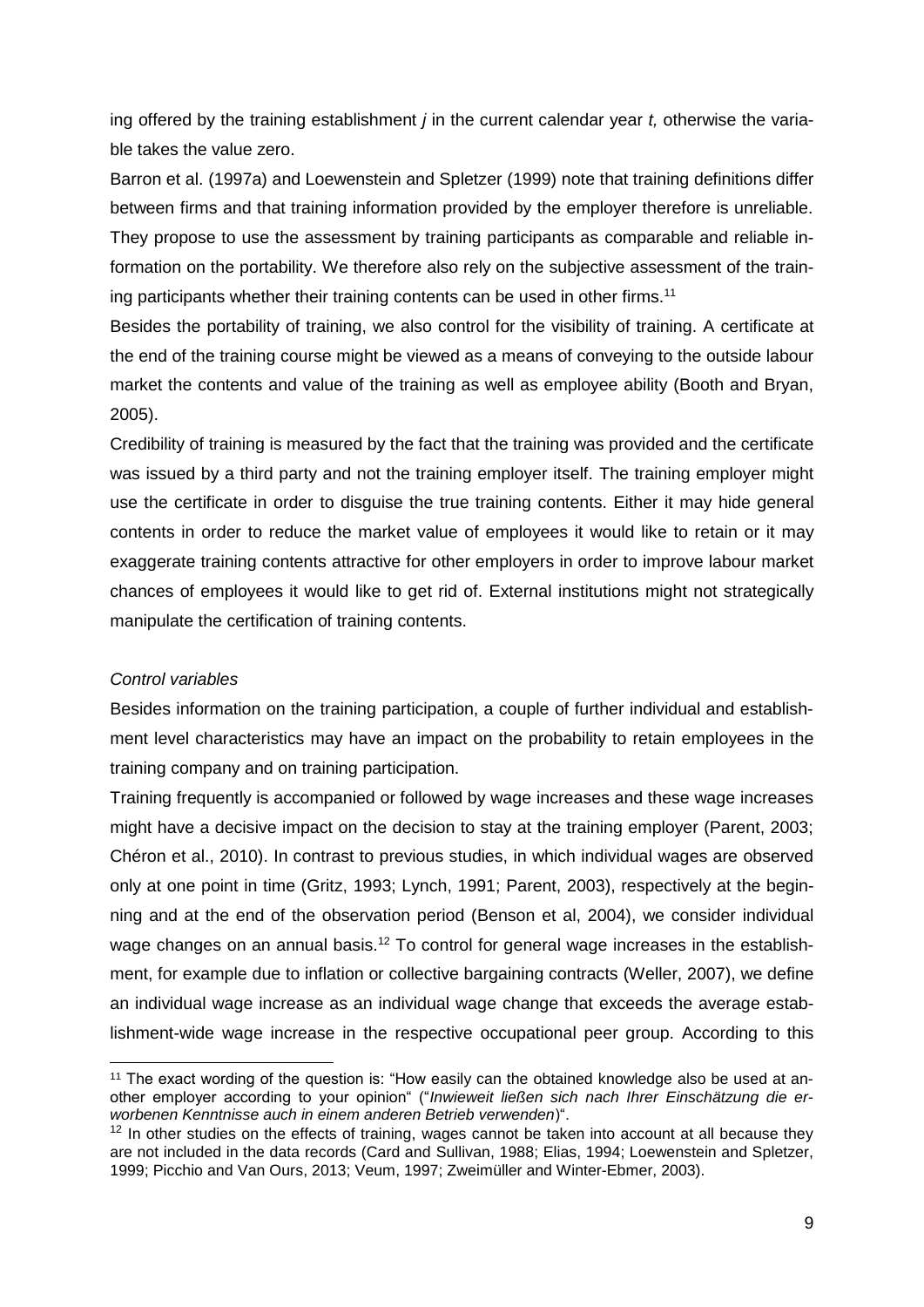definition, our binary wage increase variable takes the value of 1, if the wage increase of individual *i* is higher than the average wage increase of individuals in the same occupation in the establishment *j* in the current calendar year *t*. In our data structure, wages may differ between several employment spells in one establishment and year. For the calculation of the individual wage increase, we therefore use the weighted daily wage<sup>13</sup> of the employees by establishment and year. In the case of unemployment spells, the daily wage is set to zero.

Another factor that might influence training and retention and capture additional dimensions of otherwise unobservable individual characteristics is job satisfaction (Brunello and De Paola, 2009). We therefore control for general job satisfaction that is individual assessed and changes from year to year in our data set (Zwick, 2015).

Further individual characteristics that might influence the retention probability of employees are gender, age, and schooling level (Göggel and Zwick, 2012). Qualification might be positively related to training and retention (Gritz, 1993). We know that older employees and those employees with higher tenure and experience are less willing to change employers. In addition, training participation decreases with age, tenure, and experience (Picchio and Van Ours, 2013; Zwick, 2015). As an indicator for the previous employment history, we consider the years of employment in the same establishment (tenure) and the professional experience (Parent, 1999; Benson et al., 2004). We capture age as cohort effects, i.e. as groups of birth years because it is closely related to experience for our employees who have few and short unemployment spells.

Since the establishment training propensity might influence the employment prospects and the retention probability of the employees (Wagner and Zwick, 2012), we additionally take establishment size, sector, and the location of the establishment into account (Loewenstein and Spletzer, 1999).

#### *Estimation strategy*

Our main contribution to the literature is the analysis of the impact of portability, visibility, and credibility on the retention effect of training. In order to do this, we expand the training participation dummy by indicators of whether training is of general content, whether training was completed with a certificate or not and whether the certificate was issued by an external provider or not.

 $\overline{a}$ <sup>13</sup> In order to obtain the weighted daily wage, first daily wage is multiplied with the number of days in the corresponding employment spell and divided by the overall duration of all employment spells by employer and year. Although it is not possible to assign the annual wage increase exactly to the start and end date of training, we are able to take into account changes in daily wages as a consequence of an employer change during the year.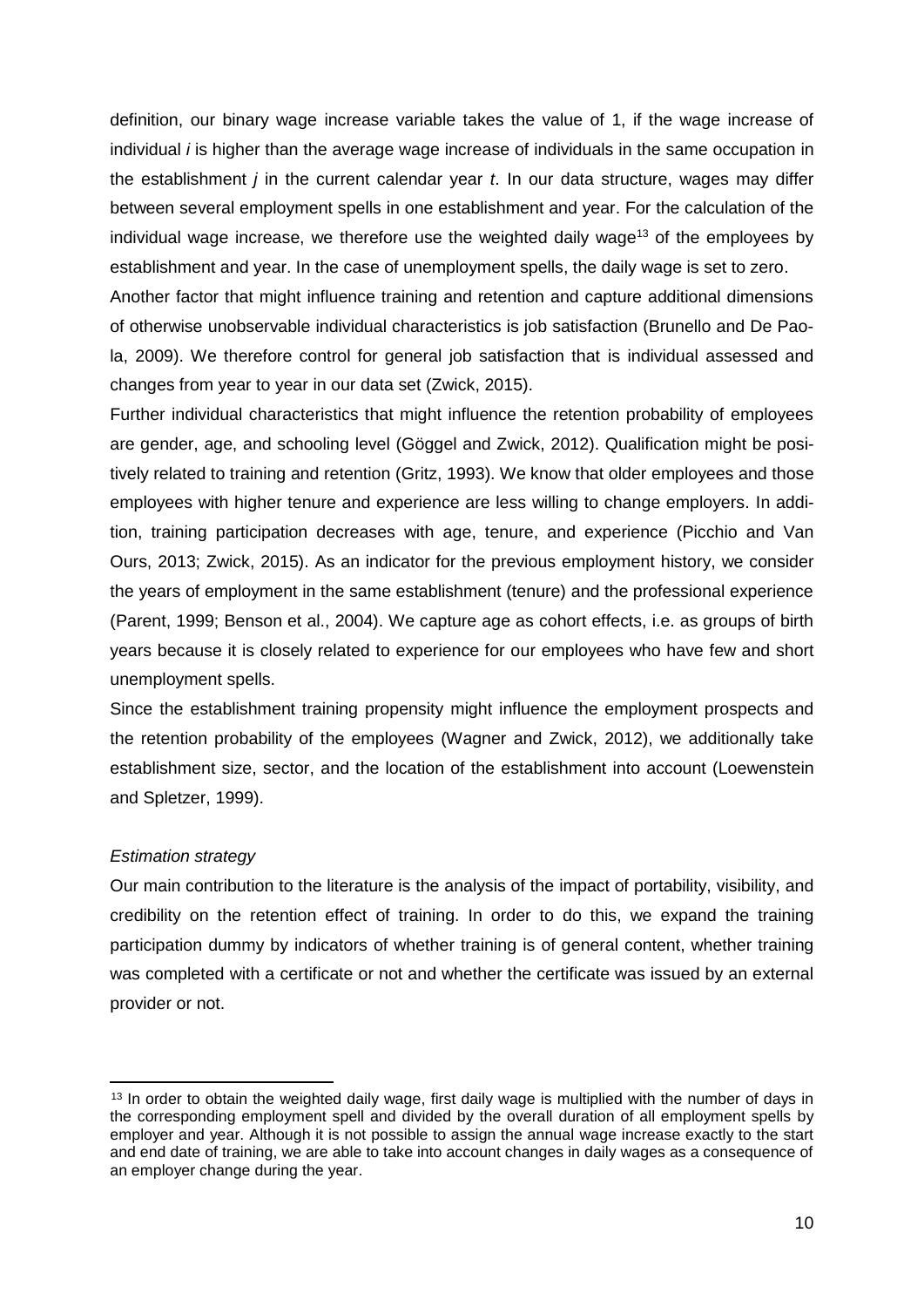In estimations of the impact of training participation on the employees' retention in the training establishment, a couple of estimation problems may occur, which might lead to biased estimators and results. First, it is important to adopt a "before-and-after" approach, i.e. training in period *t* is related to employment in period *t*+1. This avoids reverse causality (Dearden et al., 1997). We therefore always use training participation as determinant of retention in the training firm in the next calendar year.

Besides the timing of events, we have to take into account that the selection of employees into training usually is not random, or in other words third factors have an influence on training participation in *t* and retention in *t+1* (Card, 1999; Heckman, 1999). There are several solutions to the endogeneity problem and we show how our results differ if we apply these solutions in turn. One solution to reduce the potential of unobserved third factors to influence the coefficients is proposed by Leuven and Oosterbeek (2008). They compare training participants only with those employees who were selected to participate in training but could not participate on the basis of exogenous reasons. In the WeLL data, the question to identify accidental training non-participants is: "Did you intend to participate in training courses, seminars or lectures in the last two years without realizing this plan?". It is crucial that the reasons for non-participation are random because otherwise selection bias could contaminate the results (Görlitz, 2011). Employees cancelling a course because of high training costs are probably not comparable to training participants, for example. Therefore, we have a closer look at the reasons of training cancellation. We regard the following reasons as random: the course was cancelled by the training organiser or an unexpected job had priority<sup>14</sup>. We use the reduced sample of training and accidental training non-participants in all main tables of the paper and compare the results obtained with the full sample in a robustness check.

In our first estimation of the retention effect of training, we use the training information  $d_{ijt}$  in an ordinary least squares estimation. In addition, we include our wage increase dummy, work satisfaction, birth year, tenure, experience, gender, and qualification in an individual information vector  $X_{it}$ . Finally, we also include an establishment characteristics vector  $Y_{it}$  with employer size and sector, and year dummies *t*. The variance in our cross section specification comes from differences in training participation between employees and the regression can be written like this (with ε being an idiosyncratic error term):

$$
r_{ijt+1} = c + \alpha d_{ijt} + \beta' X_{it1} + \gamma' Y_{jt} + t + \varepsilon_{it} \quad (1)
$$

 $\overline{a}$ 

<sup>&</sup>lt;sup>14</sup> There is some debate whether family or health reasons also can be regarded as random cancellation reasons (Görlitz, 2011). The main argument is that employees with long-lasting health problems or for example employees with young children or care duties for elderly parents might routinely have to cancel training participation. Very few employees indicated that these were the reasons for training non-participation and therefore we drop these cases from our sample. If we also include these cases into the group of training non-participants, our results are unchanged, however.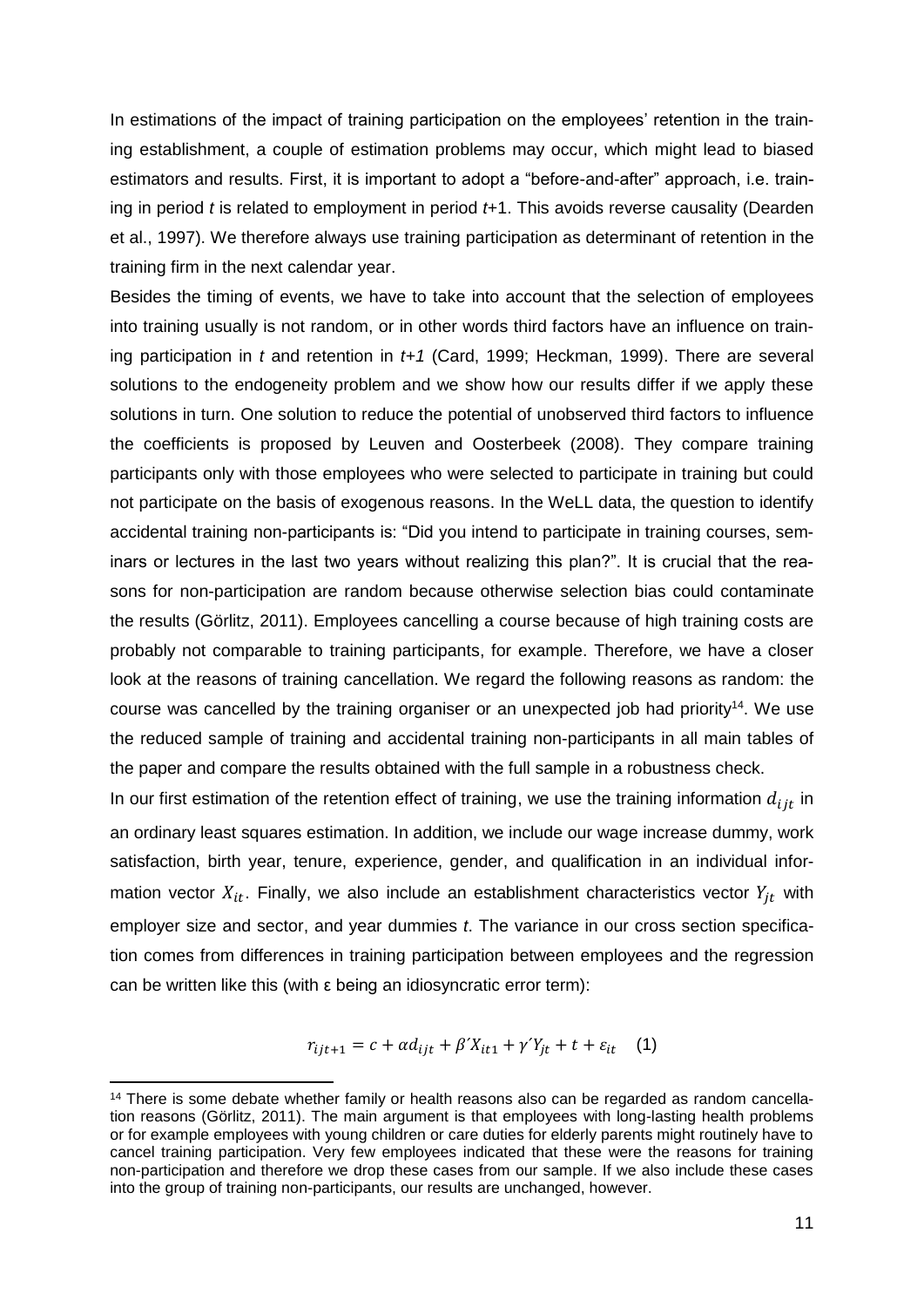It might be the case however that training participants and accidental training nonparticipants nevertheless differ in time-variant or time-invariant characteristics related to both, training participation and retention. We therefore estimate all variables in time differences. Our fixed effects model eliminates all time-fixed individual unobserved heterogeneity and can be written as (with  $\Delta$  as indicator for differences from year to year and  $X_{it2}$  a smaller vector of the time-varying individual characteristics work satisfaction, tenure, experience):

$$
\Delta r_{ijt+1} = c + \alpha \Delta d_{ijt} + \beta' \Delta X_{it2} + \gamma' \Delta Y_{jt} + t + \varepsilon_{it} \tag{2}
$$

Even if we reduce the sample to training and accidental training non-participants and control for time-invariant unobserved heterogeneity, unobserved time-variant factors such as future employment expectations at the training firm or the chance of the employee to get a promotion may have an impact on training participation and current retention. Therefore, in our third and preferred estimation approach, we use the Arellano-Bond difference GMM estimator (Diff GMM)<sup>15</sup> (Arellano and Bond, 1991; Roodman, 2006). In the Diff GMM estimation, the lagged levels (internal instruments) of the endogenous explanatory variables are added to the fixed effects estimation. By doing so, the endogenous variables are pre-determined and not correlated anymore with the error term in the initial estimation equation (Roodman, 2006).

Some authors propose to use exogenous instruments. However, the usage of exogenous instruments<sup>16</sup> reduces our sample size substantially<sup>17</sup>. In addition, many papers on the effects of training argue that it is very hard to come up with a convincing instrument (Dearden et al. 1997; Leuven, 2005). We therefore show the results of the Diff GMM estimation with an exogenous instrument in a robustness check only.

<sup>15</sup> More precisely, we use the one-step Arellano-Bond difference GMM estimator, which is not robust to panel-specific autocorrelation and heteroscedasticity. We therefore test for autocorrelation and use heteroscedasticity corrected standard errors. Furthermore, we apply the small-sample adjustment (Arellano and Bond, 1991).

 $16$  We use establishments<sup> $\epsilon$ </sup> expectations of skill shortages as exogenous instrument. If establishments expect skill shortages, this should lead to more training in the establishment and therefore to a higher individual training probability. However, expected skill shortages should not affect the individual retention probability. Therefore, this instrument is assumed to be exogenous.

<sup>&</sup>lt;sup>17</sup> In addition to the differenced equation in the Diff GMM estimation, the system GMM estimator uses the level equation to obtain a system of two equations. As the variables in levels in the second equation are instrumented with their own first differences, additional instruments can be obtained (Blundell & Bond, 1998). However, this reduces the sample size by one observation per individual. Furthermore, it is not appropriate to use a system GMM estimation with a comparably small dataset as is the case in the current paper.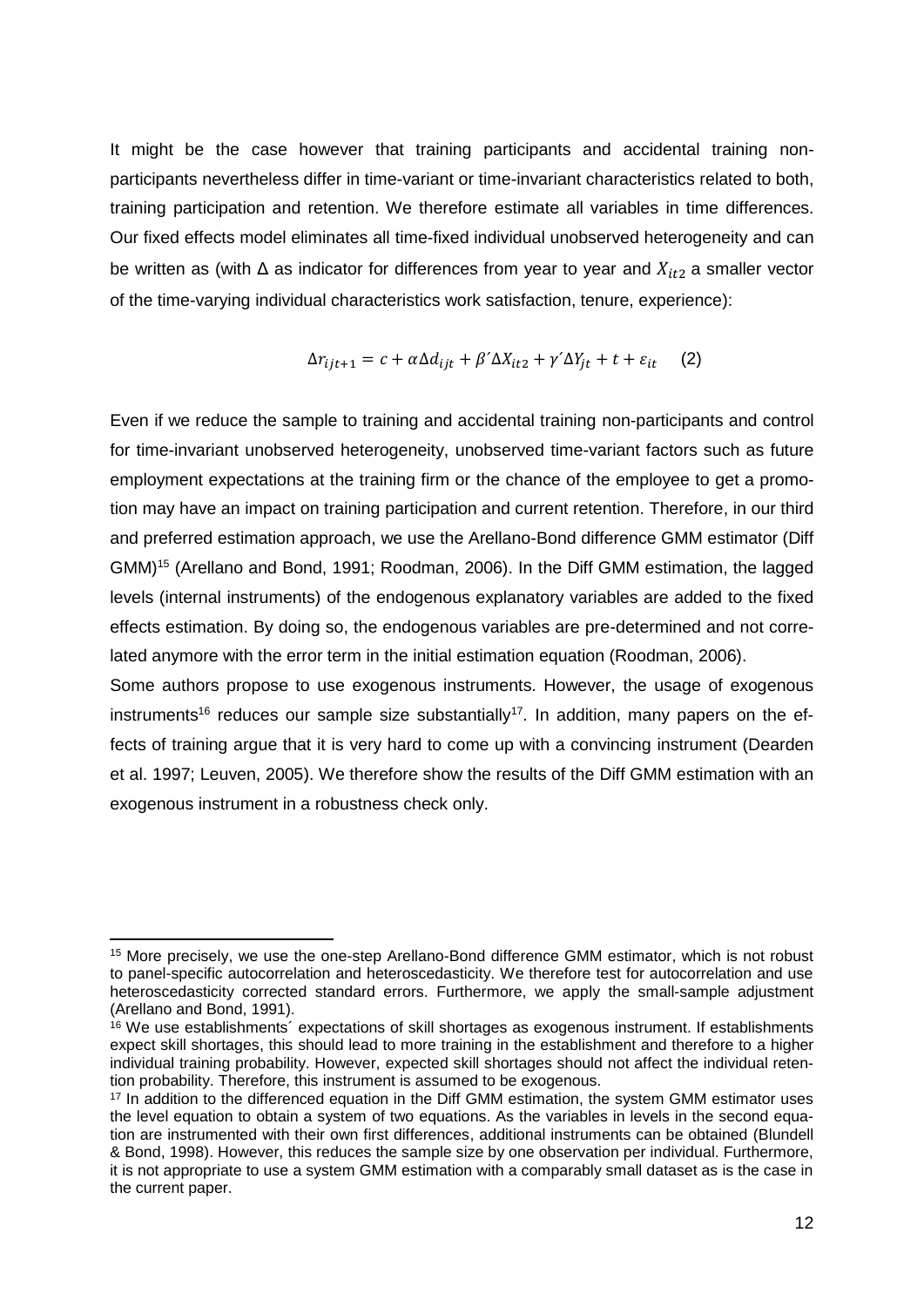## **4 Findings**

#### *Descriptive statistics*

Table 1 shows descriptive sample characteristics separately for training participants and accidental training non-participants.

| Socio-demographic<br><b>Factors</b> | <b>Total</b> | <b>Training</b><br>participants | <b>Accidental</b><br>training non-<br>participants | t-value    |
|-------------------------------------|--------------|---------------------------------|----------------------------------------------------|------------|
| Female                              | 29.55%       | 29.47%                          | 30.04%                                             | 0.43       |
| <b>Birth year</b>                   |              |                                 |                                                    |            |
| $≤ 1951$                            | 9.98%        | 10.51%                          | 6.70%                                              | $-4.35***$ |
| 1952-61                             | 35.14%       | 35.73%                          | 31.44%                                             | $-3.08***$ |
| 1962-71                             | 32.06%       | 31.94%                          | 32.84%                                             | 0.66       |
| $\geq 1972$                         | 22.81%       | 21.83%                          | 29.01%                                             | $5.87***$  |
| Experience                          |              |                                 |                                                    |            |
| $<$ 10 years                        | 20.88%       | 19.70%                          | 28.28%                                             | $7.24***$  |
| $10 - 20$ years                     | 49.86%       | 50.46%                          | 46.10%                                             | 2.99***    |
| > 20 years                          | 29.26%       | 29.84%                          | 25.63%                                             | $3.17***$  |
| Tenure                              |              |                                 |                                                    |            |
| < 10 years                          | 45.42%       | 44.19%                          | 53.17%                                             | $6.18***$  |
| $10 - 20$ years                     | 37.75%       | 38.79%                          | 31.22%                                             | $-5.35***$ |
| > 20 years                          | 16.83%       | 17.02%                          | 15.61%                                             | $-1.29$    |
| Education                           |              |                                 |                                                    |            |
| No vocational education             | 3.72%        | 3.54%                           | 4.91%                                              | $2.42**$   |
| Vocational education                | 68.67%       | 69.00%                          | 66.51%                                             | $-1.78*$   |
| University degree                   | 27.63%       | 27.47%                          | 28.58%                                             | 0.83       |
| Work satisfaction                   | 82.81%       | 84.14%                          | 74.45%                                             | $-8.83***$ |
| Wage increase dummy                 | 35.57%       | 35.97%                          | 32.91%                                             | $-2.11***$ |
| Log daily wage 2005                 | 4.61         | 4.61                            | 4.58                                               | $-1.34$    |
| Log daily wage 2006                 | 4.65         | 4.67                            | 4.60                                               | $-2.28**$  |
| Log daily wage 2007                 | 4.64         | 4.67                            | 4.49                                               | $-5.24***$ |
| Log daily wage 2008                 | 4.65         | 4.68                            | 4.41                                               | $-6.08***$ |
| Training                            |              |                                 |                                                    |            |
| Training certificate                | 75.22%       |                                 |                                                    |            |
| External certificate                | 84.31%       |                                 |                                                    |            |
| Training with general content       | 82.68%       |                                 |                                                    |            |

Table 1: Description of differences between training participants and accidental training nonparticipants

The majority of the respondents is male and is born between 1952 and 1971. Whereas most of the survey participants (79.12%) have at least a professional experience of 10 years, only

**Observations 9,925 8,599 1,326**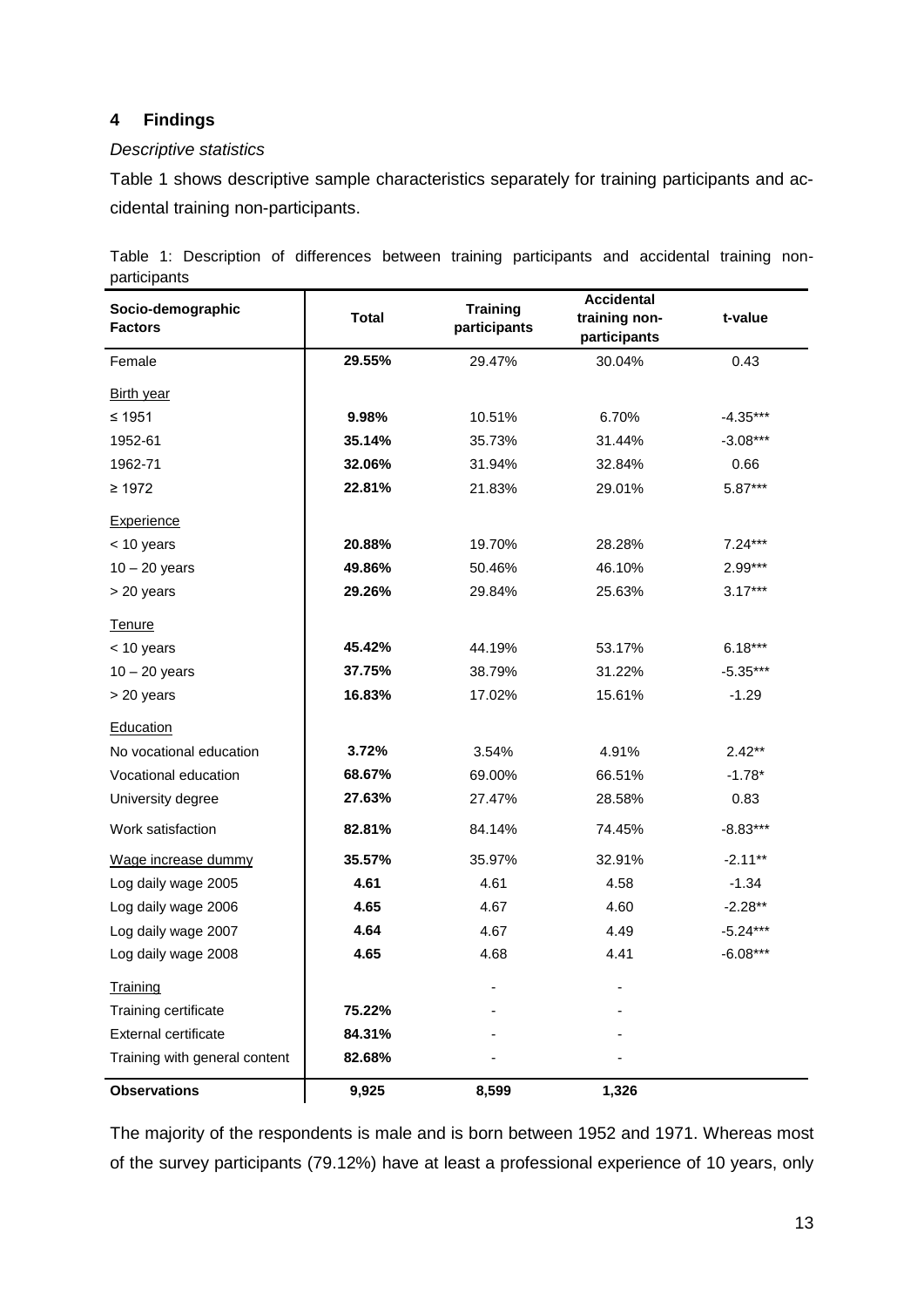54.63% have worked with the same establishment for more than 10 years. Regarding the educational background, 3.72% have no vocational education, 68.67% completed vocational education, and 27.63% hold a university degree. Furthermore, 35.57% of the respondents receive a higher wage increase than their occupational peer group in the establishment. In 75.22% of the training measures, the employees receive training certificates, which are frequently provided by external institutions (84.31%). Furthermore, there are more training measures with general and therefore portable training contents according to the training participants (82.68%).

We use the approach of Leuven and Oosterbeck (2008) and therefore reduce the problem that training participants have been selected by unobserved third factors that may be relevant for retention. As a consequence, unobservable as well as observable characteristics of training participants and accidental training non-participants should be more similar than of training participants and all training non-participants in the original sample. In Table 1, we see socio-demographic differences between participants and accidental training nonparticipants in age, in professional experience, tenure, and in work satisfaction. There are no gender differences and differences in the educational background of both groups. In the context of unobservable characteristics, especially the educational background is very important because it is closely linked to factors such as motivation and innate ability (Görlitz, 2011). According to Pischke (2001), differences in unobservable characteristics between training participants and training non-participants also should be reflected by past wage differentials.<sup>18</sup> Whereas the log daily wage of training participants and accidental training nonparticipants differs significantly for the years in the observation period, we cannot find significant differences for the year 2005, prior to our observation period where both groups might not have participated in training.

In order to test whether our reduced sample of accidental training non-participants is better comparable to training participants than all training non-participants, we also present the descriptive statistics of the full sample in Table A1 in the appendix. Indeed, accidental training non-participants are more similar to training participants than all training non-participants. More specifically, training participants have significantly higher daily wages than all training non-participants not only in the observation period, but also in the year 2005 (Table A1,  $t = -$ 7.98\*\*\*). Thus, both groups already differ significantly in the full sample in the period before they were asked about their individual training behavior. Furthermore, training participants are also significantly higher educated compared to all training non-participants (Table A1). When we replicate the impact of training on wage analysis for the small and the full sample, we obtain the same results as Leuven and Oosterbeek (2008) and Görlitz (2011): the impact

<sup>&</sup>lt;sup>18</sup> By means of the linkage with administrative data, the WeLL-ADIAB data set also contains wage information previous to the reference period of the training questions for both groups.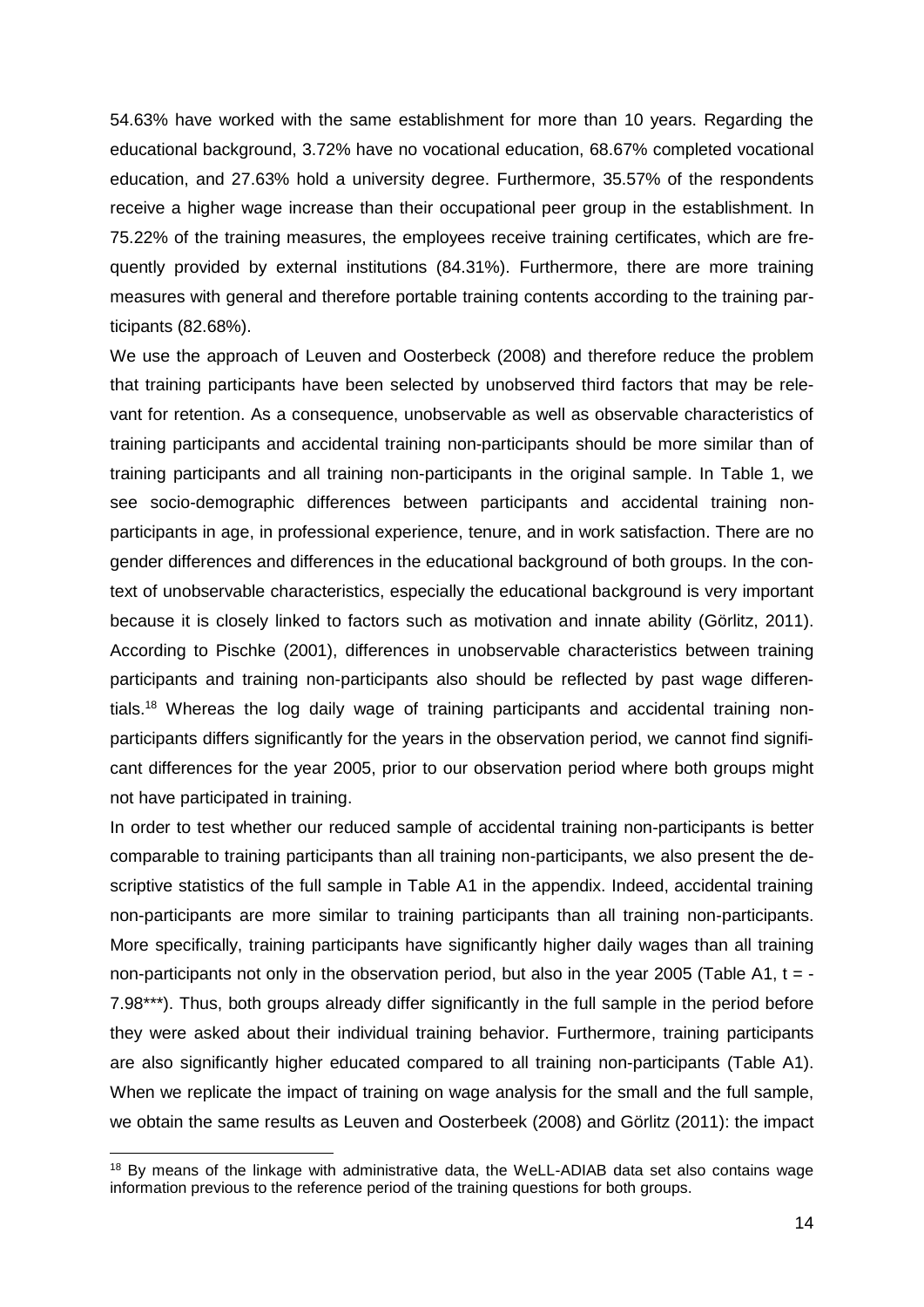of training participation on wages in the following year is much smaller (3.4%) when training participants are compared to accidental training non-participants than in the full sample (9.8%), compare Table A2.

#### *Retention effect of training*

In the multivariate analyses, first we test whether training increases the employees' retention when we additionally control for important individual and employer characteristics. Table 2 shows the regression output for the different estimation methods ordinary least squares, fixed effects, and diff GMM.

| <b>Dependent variable:</b>    | Model with training dummy |            |            |  |  |
|-------------------------------|---------------------------|------------|------------|--|--|
| retention next year           | <b>OLS</b> (1)            | FE(2)      | GMM (3)    |  |  |
|                               | $0.080***$                | $0.089***$ | $0.113***$ |  |  |
| training                      | (0.007)                   | (0.011)    | (0.024)    |  |  |
|                               | $0.031***$                | $0.029***$ | $0.036***$ |  |  |
| wage increase                 | (0.005)                   | (0.007)    | (0.012)    |  |  |
|                               | $-0.002$                  |            |            |  |  |
| female                        | (0.005)                   |            |            |  |  |
|                               | $-0.011$                  |            |            |  |  |
| birth year 1952-1961          | (0.008)                   |            |            |  |  |
|                               | $-0.015*$                 |            |            |  |  |
| birth year 1962-1971          | (0.008)                   |            |            |  |  |
|                               | $-0.021*$                 |            |            |  |  |
| birth year $> 1972$           | (0.012)                   |            |            |  |  |
|                               | $-0.041***$               | $0.088***$ | $0.176*$   |  |  |
| tenure $<$ 10                 | (0.009)                   | (0.032)    | (0.104)    |  |  |
| tenure 10-20                  | $-0.002$                  | 0.036      | 0.008      |  |  |
|                               | (0.008)                   | (0.031)    | (0.085)    |  |  |
| experience < 10               | $-0.029**$                | $-0.019$   | $-0.057$   |  |  |
|                               | (0.011)                   | (0.035)    | (0.065)    |  |  |
|                               | $-0.002$                  | 0.008      | 0.005      |  |  |
| experience 10-20              | (0.007)                   | (0.026)    | (0.039)    |  |  |
|                               | $0.012***$                | $0.010***$ | 0.006      |  |  |
| work satisfaction             | (0.001)                   | (0.004)    | (0.008)    |  |  |
|                               | $-0.007$                  |            |            |  |  |
| vocational education          | (0.012)                   |            |            |  |  |
|                               | $-0.008$                  |            |            |  |  |
| university degree             | (0.013)                   |            |            |  |  |
| year dummies                  | yes                       | yes        | yes        |  |  |
| establishment characteristics | yes                       | yes        | yes        |  |  |
| R <sup>2</sup>                | 0.068                     | 0.038      |            |  |  |
| observations                  | 8,086                     | 8,086      | 3,281      |  |  |
| individuals                   |                           | 4,186      | 2,071      |  |  |
| AR-test                       |                           |            | 0.824      |  |  |
| Hansen-test                   |                           |            | 0.304      |  |  |

#### Table 2: Determinants of employee retention I

Dependent variable: retention probability in the next calendar year; reference category for age: birth year ≤ 1951; reference category for tenure: tenure ≥ 20; reference category for experience: experience ≥ 20; reference category for education: no vocational education; establishment characteristics: size, sector; \*\*\* p < 0.01; \*\* p < 0.05; \* p < 0.1; Source: WeLL-ADIAB 2006-2010.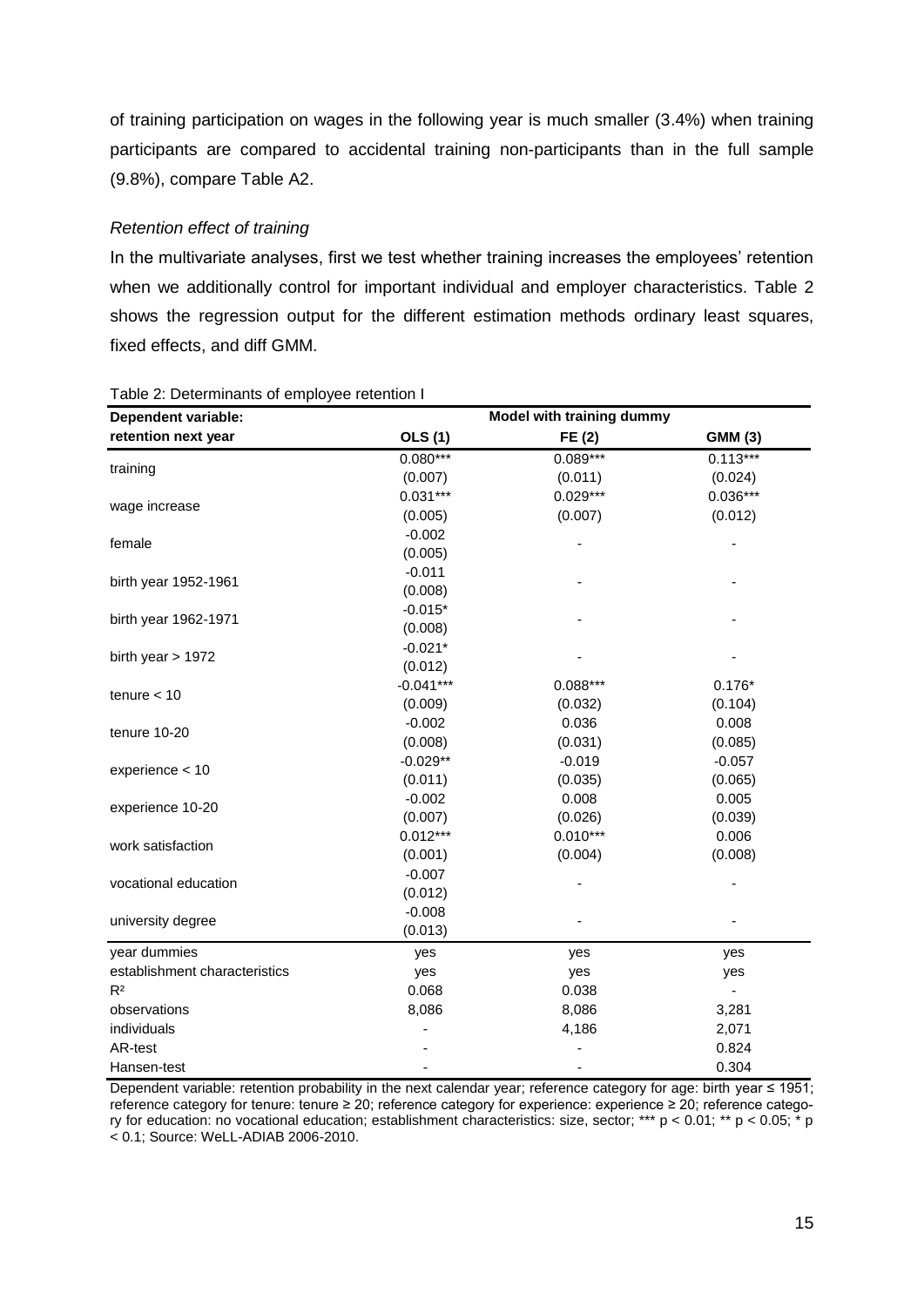The OLS estimation suggests that training participation increases the retention probability in the training establishment in the next calendar year on average by 8%. Controlling additionally for time-fixed individual unobserved heterogeneity and endogeneity, we find a retention effect of 8.9% in the Fixed Effects and of 11.3% in the Diff GMM estimation. According to this finding, it seems that the first two models underestimate the retention effect of training probably due to measurement errors. A positive retention effect of training is in accordance with the findings in Dearden et al. (1997) and Loewenstein and Spletzer (1998). Brunello and De Paola (2009) however do not find a training effect on retention. When focusing on our preferred model – the Diff GMM estimation in model 3 – we find a higher retention probability of 3.6% for individuals with a wage increase above the occupational peer group. Furthermore, we see that individuals with shorter job tenure have a higher probability to be retained (also compare Benson et al., 2004). In contrast, there is a higher retention rate for individuals with more professional experience (however, this effect is not significant). The OLS estimation in addition indicates that there are hardly any gender differences in the retention rate and older employees have a higher probability to stay in the current establishment (model 1) (also compare Brunello and De Paola, 2009). Furthermore, in this estimation model individuals have a significantly higher retention probability, when they are satisfied with the present working conditions. The AR-test in the Diff GMM estimation indicates that there is no autocorrelation in levels. Since the Hansen-test is insignificant (p=0.304), we conclude that the internal instruments are valid.

Once we know that training generally increases the employees' retention in the current establishment, in the next step we investigate whether the retention effect is influenced by portability and visibility of training measures (Table 3). When the training content is portable to outside establishments, this significantly reduces the retention probability by 1.9% both in the OLS and in the Fixed Effects Model. Also Loewenstein & Spletzer (1999) find a significantly lower retention effects for training that is general and portable (e.g. schooling) in comparison to rather specific measures such as company training.<sup>19</sup>

<sup>19</sup> Assuming that off-the-job training is rather general, Lynch (1991) and Parent (1999) find that these measures have a stronger negative retention effect than on-the-job training. Dearden et al (1997) find a higher negative retention effect of training for employee-funded than for employer-funded training. We also find an additional positive retention effect for training at the workplace and for employerfunded training, when focusing on these measures. Veum (1997) however does not find a retention effect of training.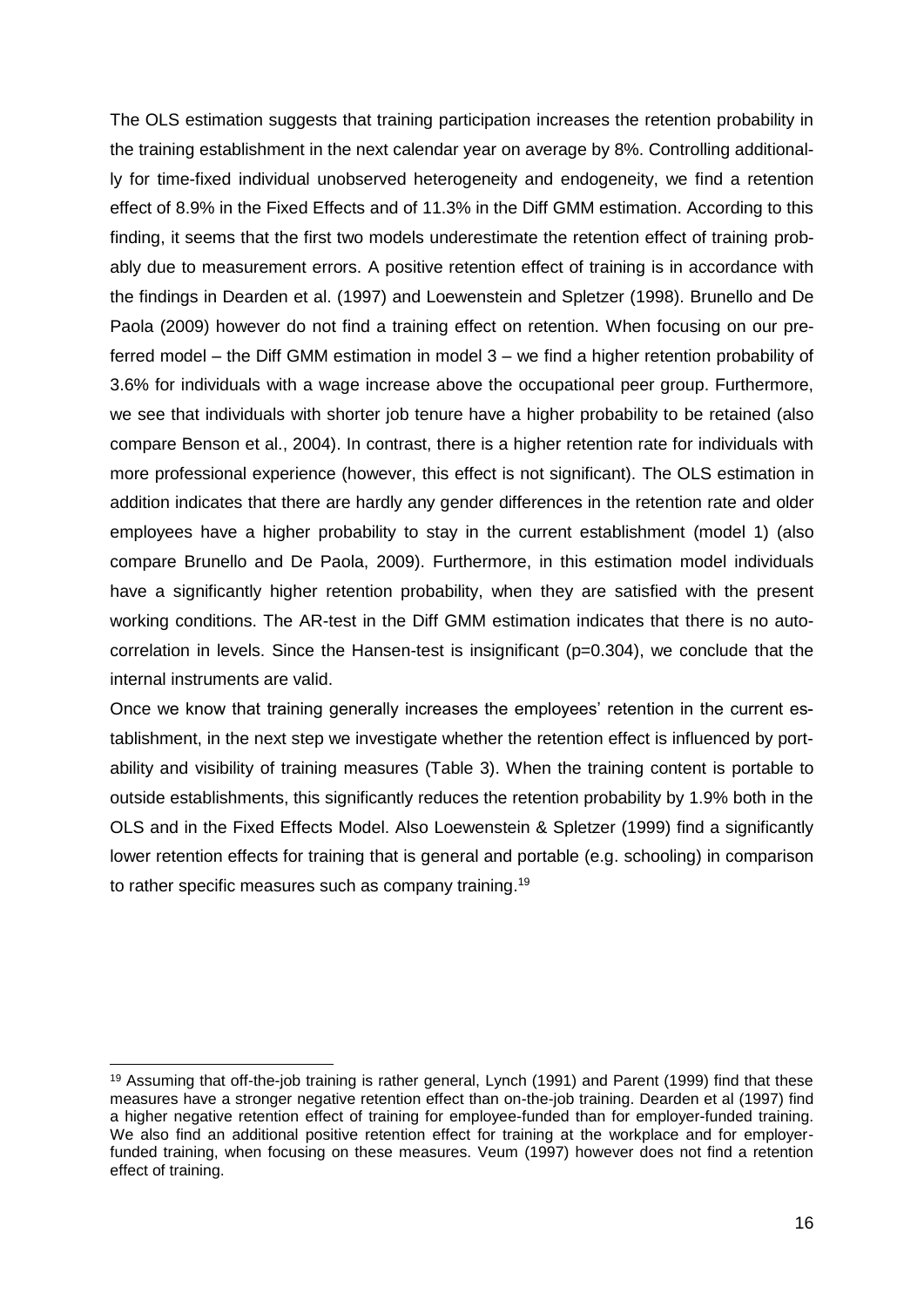| <b>Dependent variable:</b> |                          | Model with general content |                | Model with training certificate |            |                |
|----------------------------|--------------------------|----------------------------|----------------|---------------------------------|------------|----------------|
| retention next year        | <b>OLS</b> (1)           | FE (2)                     | <b>GMM (3)</b> | <b>OLS</b> (4)                  | FE (5)     | <b>GMM (6)</b> |
|                            | $0.097***$               | $0.106***$                 | $0.130***$     | $0.092***$                      | $0.105***$ | $0.128***$     |
| training                   | (0.009)                  | (0.015)                    | (0.027)        | (0.008)                         | (0.013)    | (0.027)        |
|                            | $0.031***$               | $0.029***$                 | $0.036***$     | $0.031***$                      | $0.029***$ | $0.035***$     |
| wage increase              | (0.005)                  | (0.007)                    | (0.012)        | (0.005)                         | (0.007)    | (0.012)        |
| training * general         | $-0.019***$              | $-0.019*$                  | $-0.018$       |                                 |            |                |
| content                    | (0.007)                  | (0.011)                    | (0.015)        |                                 |            |                |
| training * certificate     |                          |                            |                | $-0.016***$                     | $-0.020**$ | $-0.018$       |
|                            |                          |                            |                | (0.006)                         | (0.010)    | (0.015)        |
| female                     | $-0.002$                 |                            |                | $-0.002$                        |            |                |
|                            | (0.005)                  |                            |                | (0.005)                         |            |                |
| birthyear 1952-1961        | $-0.010$                 |                            |                | $-0.010$                        |            |                |
|                            | (0.008)                  |                            |                | (0.008)                         |            |                |
| birthyear 1962-1971        | $-0.014*$                |                            |                | $-0.014*$                       |            |                |
|                            | (0.008)                  |                            |                | (0.008)                         |            |                |
| birthyear $> 1972$         | $-0.021*$                |                            |                | $-0.021*$                       |            |                |
|                            | (0.012)                  |                            |                | (0.012)                         |            |                |
| $t$ enure $< 10$           | $-0.041***$              | $0.090***$                 | $0.178*$       | $-0.040***$                     | $0.089***$ | $0.176*$       |
|                            | (0.009)                  | (0.032)                    | (0.104)        | (0.009)                         | (0.032)    | (0.104)        |
| tenure 10-20               | $-0.002$                 | 0.037                      | 0.009          | $-0.001$                        | 0.037      | 0.008          |
|                            | (0.008)                  | (0.031)                    | (0.086)        | (0.008)                         | (0.031)    | (0.086)        |
| experience < 10            | $-0.029***$              | $-0.020$                   | $-0.057$       | $-0.028**$                      | $-0.021$   | $-0.057$       |
|                            | (0.011)                  | (0.035)                    | (0.065)        | (0.011)                         | (0.035)    | (0.065)        |
| experience 10-20           | $-0.003$                 | 0.007                      | 0.005          | $-0.002$                        | 0.008      | 0.006          |
|                            | (0.007)                  | (0.026)                    | (0.039)        | (0.007)                         | (0.026)    | (0.039)        |
| work satisfaction          | $0.012***$               | $0.010***$                 | 0.006          | $0.012***$                      | $0.011***$ | 0.006          |
|                            | (0.001)                  | (0.004)                    | (0.008)        | (0.001)                         | (0.004)    | (0.008)        |
| vocational education       | $-0.007$                 |                            |                | $-0.007$                        |            |                |
|                            | (0.013)                  |                            |                | (0.012)                         |            |                |
| university degree          | $-0.006$                 |                            |                | $-0.008$                        |            |                |
|                            | (0.013)                  |                            |                | (0.013)                         |            |                |
| year dummies               | yes                      | yes                        | yes            | yes                             | yes        | yes            |
| establishment charac-      |                          |                            |                |                                 |            |                |
| teristics                  | yes                      | yes                        | yes            | yes                             | yes        | yes            |
| R <sup>2</sup>             | 0.069                    | 0.038                      |                | 0.069                           | 0.039      |                |
| observations               | 8,086                    | 8,086                      | 3,281          | 8,086                           | 8,086      | 3,281          |
| individuals                | $\overline{\phantom{0}}$ | 4,186                      | 2,071          |                                 | 4,186      | 2,071          |
| AR-test                    |                          |                            | 0.770          |                                 | ÷,         | 0.809          |
| Hansen test                | $\overline{\phantom{0}}$ |                            | 0.311          | $\qquad \qquad \blacksquare$    |            | 0.296          |

Dependent variable: retention probability in the next calendar year; reference category for age: birth year ≤ 1951; reference category for tenure: tenure ≥ 20; reference category for experience: experience ≥ 20; reference category for education: no vocational education; establishment characteristics: size, sector; \*\*\* p < 0.01; \*\* p < 0.05; \* p < 0.1; Source: WeLL-ADIAB 2006-2010.

We also find negative retention effects in the case of visible training measures (Models 4 – 6). This finding is in accordance with Benson et al (2004) who find that training participants with a degree after training are more likely to quit than without a degree. Dearden et al. (1997) also find a stronger effect of training with qualification than for training without qualification. These interaction effects are of the same magnitude as those of portable training. Again they are however not significant in the Diff GMM estimation. The retention effects of the other control variables in the different model specifications are robust to the addition of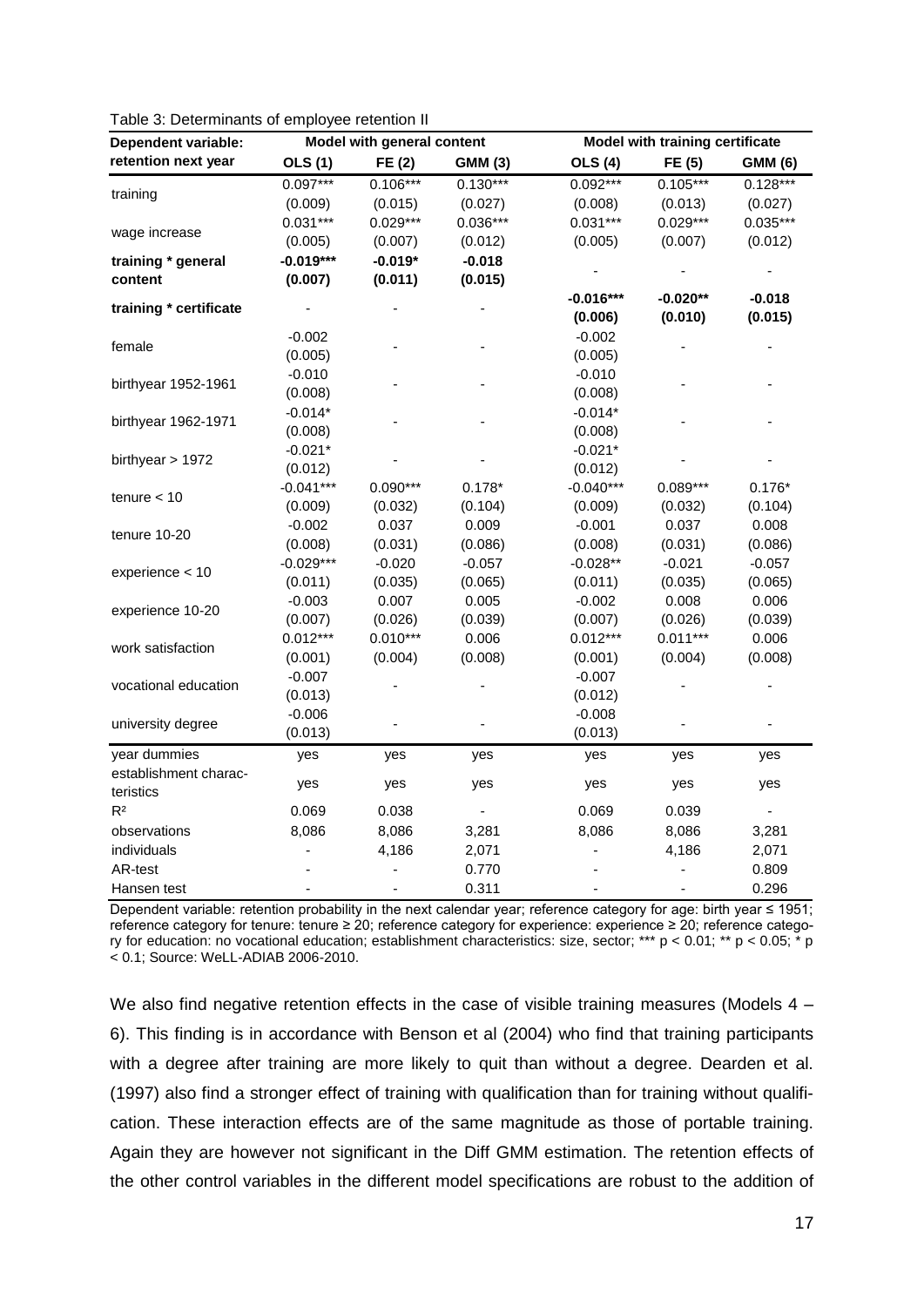the interaction terms. Furthermore, in Model 3 as well as in Model 6, the AR-tests and the Hansen-tests indicate that there is no autocorrelation in levels and the instruments are valid. We therefore find weak support for our first two hypotheses.

In order to check whether training with general human capital content and training with certificates are not exactly the same measures, in the next step we simultaneously consider both interactions in one model (Table 4, Models  $1 - 3$ ). The coefficients are comparable to the estimation models with separate controls, they however lose significance. Again the AR-test and the Hansen-test indicate that there is no autocorrelation in levels and that the instruments are valid. Again in all models, the retention effect of the other control variables is practically unchanged in comparison to the previous estimations. Based on these results, we see that visibility or portability do not dominate the negative retention effect measured separately. In contrast, both training characteristics seem to have a separate impact on retention and are therefore orthogonal. Furthermore, we can see that training measures with rather specific and therefore not portable contents are certified at least as often as general training measures (compare Table A3). The same applies for externally provided training measures, where the share of certification is even higher for both kinds of training contents (see Table A4). Our fourth hypothesis is therefore not supported.

According to our hypothesis three, the negative retention effects of general and certified training measures are stronger, when we focus exclusively on training measures provided and certified by external independent institutions (Model  $4 - 6$ ). When individuals participate in externally provided training measures with general content, this reduces the retention probability by 4.0%. Furthermore, we find a large negative retention effect (3.6%) for training measures that are certified by external institutions. Again, visibility and portability have a distinct impact on retention and the other covariates hardly change when compared to the other estimation models. The AR-test in the Diff GMM model indicates that there is no autocorrelation in levels. Probably due to the reduced number of observations in this specification the Hansen-test is significant on the ten percent level only. We conclude that training certificates from external providers can be considered as powerful signals for training participants´ ability and the portability of training. In consequence, employees participating in portable and visible measures are able to credibly prove their acquired skills to potential new employers. Individual career and earning prospects can be improved and employees have higher incentives to leave the current establishment.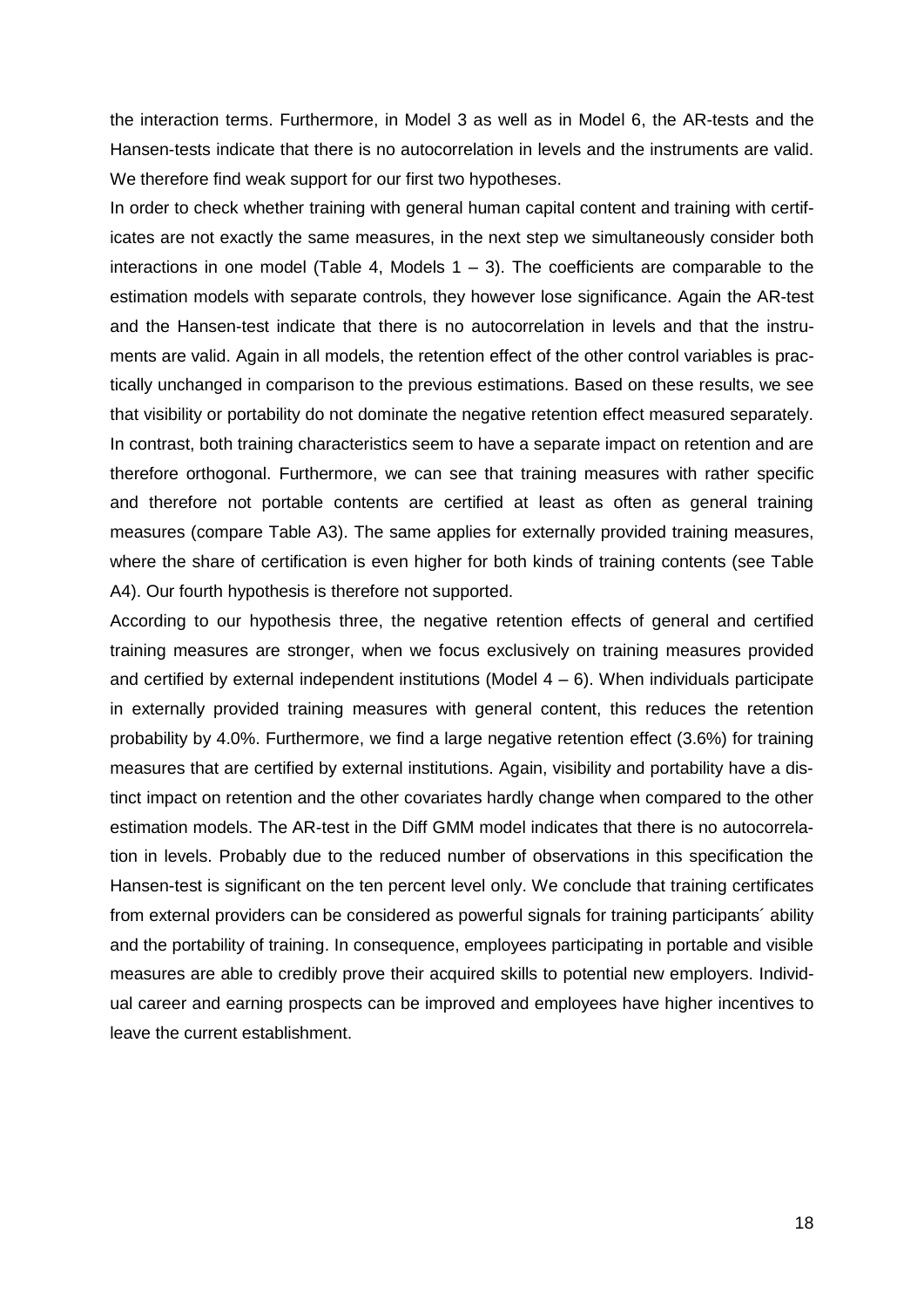|                        |                | Model with general content |                | Model with general content and certif- |                              |                |  |
|------------------------|----------------|----------------------------|----------------|----------------------------------------|------------------------------|----------------|--|
| dep. variable:         |                | and certificate            |                |                                        | icate (externally provided)  |                |  |
| retention next year    | <b>OLS (1)</b> | FE (2)                     | <b>GMM (3)</b> | <b>OLS</b> (4)                         | FE (5)                       | <b>GMM (6)</b> |  |
|                        | $0.105***$     | $0.119***$                 | $0.141***$     | $0.121***$                             | $0.149***$                   | $0.179***$     |  |
| training               | (0.010)        | (0.016)                    | (0.030)        | (0.016)                                | (0.026)                      | (0.038)        |  |
|                        | $0.031***$     | $0.029***$                 | $0.036***$     | $0.040***$                             | $0.044***$                   | $0.044***$     |  |
| wage increase          | (0.005)        | (0.007)                    | (0.012)        | (0.007)                                | (0.011)                      | (0.014)        |  |
| training * general     | $-0.013**$     | $-0.017$                   | $-0.016$       | $-0.030**$                             | $-0.021$                     | $-0.040**$     |  |
| content                | (0.006)        | (0.011)                    | (0.014)        | (0.012)                                | (0.019)                      | (0.019)        |  |
|                        | $-0.016**$     | $-0.018*$                  | $-0.017$       | $-0.017*$                              | $-0.041**$                   | $-0.036*$      |  |
| training * certificate | (0.007)        | (0.010)                    | (0.015)        | (0.010)                                | (0.016)                      | (0.019)        |  |
|                        | $-0.002$       |                            |                | 0.002                                  |                              |                |  |
| female                 | (0.005)        |                            |                | (0.008)                                |                              |                |  |
|                        | $-0.010$       |                            |                | $-0.015$                               |                              |                |  |
| birth year 1952-1961   | (0.008)        |                            |                | (0.012)                                |                              |                |  |
|                        | $-0.014*$      |                            |                | $-0.020*$                              |                              |                |  |
| birth year 1962-1971   | (0.008)        |                            |                | (0.012)                                |                              |                |  |
| birth year > 1972      | $-0.021*$      |                            |                | $-0.018$                               |                              |                |  |
|                        | (0.012)        |                            |                | (0.017)                                |                              |                |  |
|                        | $-0.040***$    | $0.091***$                 | $0.177*$       | $-0.041***$                            | $0.082*$                     | 0.057          |  |
| tenure $<$ 10          | (0.009)        | (0.032)                    | (0.104)        | (0.013)                                | (0.046)                      | (0.100)        |  |
|                        | $-0.001$       | 0.038                      | 0.008          | $-0.012$                               | 0.015                        | $-0.068$       |  |
| tenure 10-20           | (0.008)        | (0.031)                    | (0.086)        | (0.012)                                | (0.043)                      | (0.084)        |  |
|                        | $-0.029**$     | $-0.021$                   | $-0.057$       | $-0.033**$                             | 0.001                        | $-0.027$       |  |
| experience < 10        | (0.011)        | (0.035)                    | (0.065)        | (0.016)                                | (0.050)                      | (0.075)        |  |
|                        | $-0.003$       | 0.007                      | 0.005          | $-0.001$                               | 0.014                        | 0.001          |  |
| experience 10-20       | (0.007)        | (0.026)                    | (0.039)        | (0.010)                                | (0.037)                      | (0.048)        |  |
| work satisfaction      | $0.012***$     | $0.011***$                 | 0.006          | $0.014***$                             | $0.015***$                   | 0.012          |  |
|                        | (0.001)        | (0.00)                     | (0.008)        | (0.002)                                | (0.005)                      | (0.011)        |  |
| vocational education   | $-0.006$       |                            |                | 0.016                                  |                              |                |  |
|                        | (0.012)        |                            |                | (0.018)                                |                              |                |  |
| university degree      | $-0.006$       |                            |                | 0.018                                  |                              |                |  |
|                        | (0.013)        |                            |                | (0.019)                                |                              |                |  |
| year dummies           | yes            | yes                        | yes            | yes                                    | yes                          | yes            |  |
| establishment charac-  |                |                            |                |                                        |                              |                |  |
| teristics              | yes            | yes                        | yes            | yes                                    | yes                          | yes            |  |
| R <sup>2</sup>         | 0.069          | 0.039                      |                | 0.090                                  | 0.054                        |                |  |
| observations           | 8,086          | 8,086                      | 3,281          | 4,682                                  | 4,682                        | 1,915          |  |
| individuals            |                | 4,186                      | 2,071          |                                        | 2,626                        | 1,312          |  |
| AR-test                |                |                            | 0.763          |                                        | ÷,                           | 0.352          |  |
| Hansen test            |                | -                          | 0.303          |                                        | $\qquad \qquad \blacksquare$ | 0.075          |  |

Table 4: Determinants of employee retention III

Dependent variable: retention probability in the next calendar year; reference category for age: birth year ≤ 1951; reference category for tenure: tenure ≥ 20; reference category for experience: experience ≥ 20; reference category for education: no vocational education; establishment characteristics: size, sector; \*\*\* p < 0.01; \*\* p < 0.05; \* p < 0.1; Source: WeLL-ADIAB 2006-2010.

#### *Robustness checks*

In order to ensure that our results are not distorted by estimation problems or the sample selection, we run a series of robustness checks. First, as the dependent retention variable is a binary variable, for the model specifications in Table 4, we additionally calculate marginal effects in a Linear Probability Model (Table A5). The results in model 1 suggest that training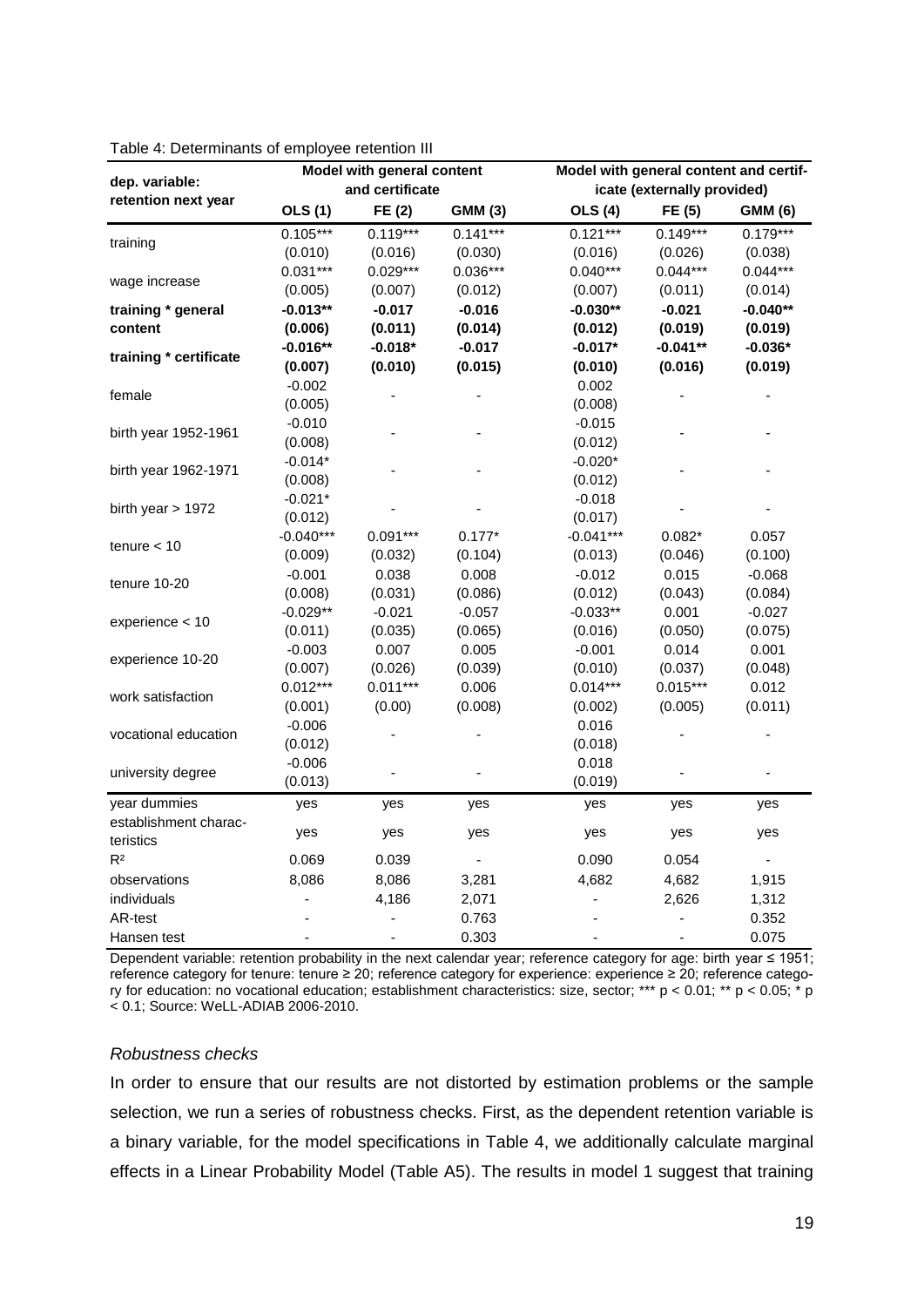increases the probability to retain the employee in the training establishment by 12.8%. However, this positive effect is reduced by 1.2% when training contents are general and by 1.4% when trained employees are able to make the contents visible to outside establishments by means of a certificate. Again, these negative effects are stronger, when we focus exclusively on externally provided training measures. When individuals participate in external provided training with general content, this reduces the retention rate even by 3.3%. Furthermore, when training participants receive certificates from an external independent institution, this reduces the retention probability by 2.0%. Thus, the marginal effects in the Linear Probability Model are comparable to the results obtained in the OLS, the Fixed Effects, and the Diff GMM Model in Table 4. This also applies to the retention effects of the other covariates.

In the context of the different estimation strategies, we already discussed the possibility to use an exogenous instrument in the Diff GMM estimation as a further robustness check. In this paper, we therefore use establishments´ expectations of skill shortages as exogenous instrument. As already mentioned, expected skill shortages should lead to more training in the establishment but shouldn't affect the individual retention probability. Therefore this instrument is assumed to be exogenous. However, the required establishment information for the exogenous instrument substantially reduces the number of observations in the estimation regressions. For that reason, in the basic model of Table A6 the additional negative effects of general (-0.1%) and certified (-0.7%) training measures are rather small and no longer significant. Considering external provided training measures, again we find stronger negative effects for training measures that are portable (-2.9%) and visible (-0.8%), of which only portability is significant. Furthermore, in both models with exogenous instruments, neither the ARtest nor the Hansen-test achieve better results than in our basic model. Therefore, we prefer the basic model without exogenous instruments.

In the WeLL-ADIAB data set, the individual daily wages are censored at the social benefits contribution income threshold $20$ . In the case that individuals earn daily wages higher than the appropriate income threshold, wage information therefore is not reliable. In order to ensure that the retention effect of training is not biased by censored wages, we eliminate those employees concerned and calculate a robustness check based on the restricted sample.<sup>21</sup> By doing so, in the basic model we find almost unchanged retention effects of training of 10.5% in the OLS estimation, of 11.6% in the Fixed Effects estimation and of 12.8% in the Diff GMM

<sup>&</sup>lt;sup>20</sup> For Western Germany, the income threshold corresponds to 170.9€ per day for the year 2005, 172.6€ for 2006 and 2007, 173.7€ for 2008, 177.5 for 2009, and 180.8 for the year 2010. For Eastern Germany, the income threshold is 144.6€ for the years 2005 and 2006, 149.6€ for 2007, 147.5€ for 2008, 149.6€ for 2009, and 152.9€ for the year 2010.

 $21$  Only 572 individuals with 1691 observations are affected by the income threshold. This reduces the sample to 3,614 individuals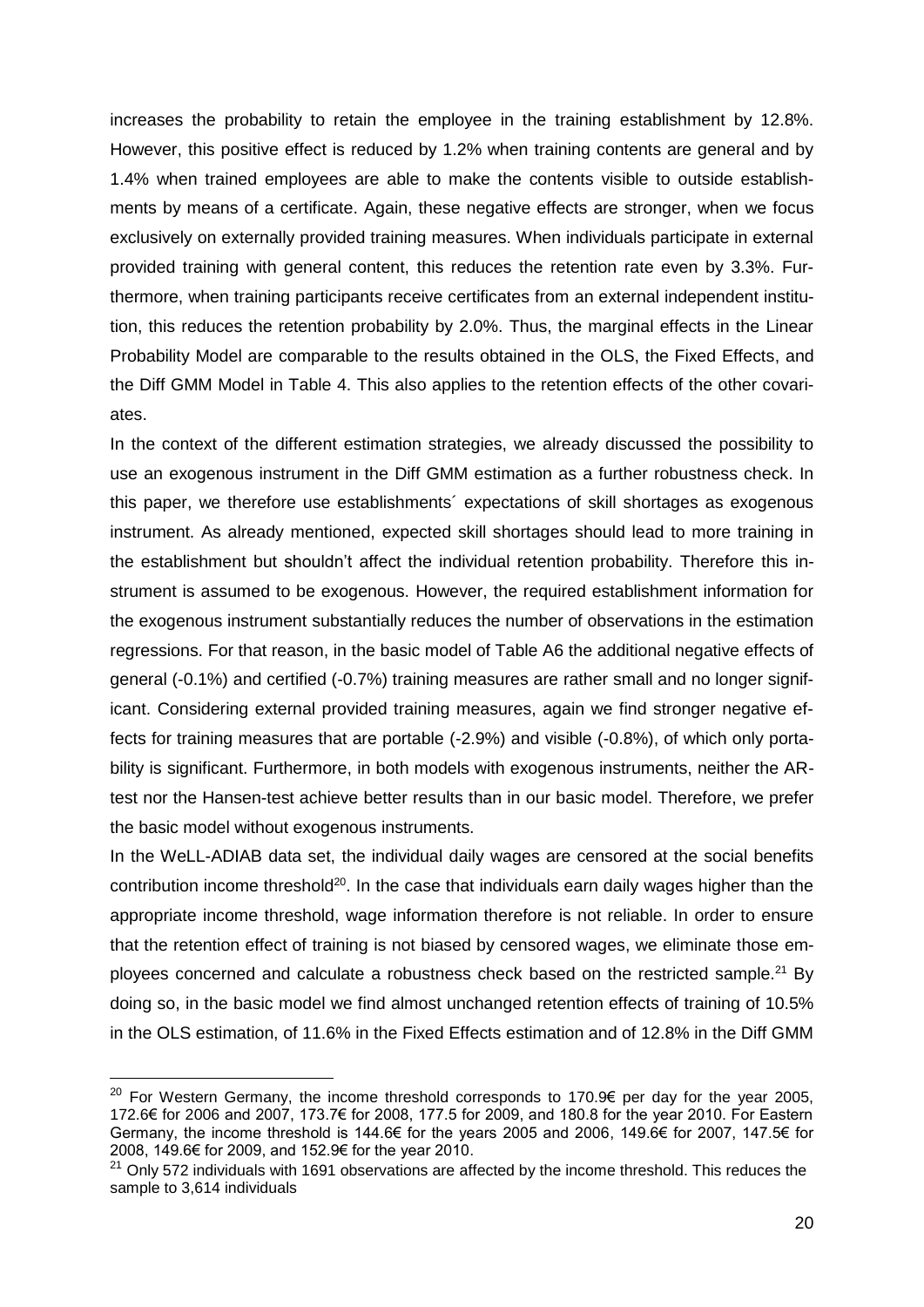model (compare Table 4, models 1-3 with Table A7). Therefore, censored wages should not play a decisive role, when analysing the retention effect of training. This can also be seen, when we exclude the wage information from the estimation model. In this case, both the retention effect of training as well as the negative effects of portability and visibility of training remain quite robust across all methods.

By using the approach of Leuven & Oosterbeck (2008), we restricted our sample exclusively to training participants and accidental training non-participants. As already shown in the descriptive statistics, both groups of this subsample are much more similar than training participants and typical non-trainees in the original sample. In order to test whether the unobserved heterogeneity affects the estimation results, based on the full sample we run an additional robustness check of our basic models in Table 4 (compare Table A8). Whereas the positive retention effects of training are quite robust in all model specifications, the additional negative effects of general and certified training measures are biased. Especially the additional positive effect of general training contents in the Fixed Effects and in the Diff GMM estimations does not make any sense. Moreover, in contrast to all previous results, we only find a significant negative effect in the case of external provided certificates. The distortion of the effects may be a result of higher unobserved individual heterogeneity in the full sample. Therefore, the restriction of the comparison group to accidental training non-participants seems to be a good strategy.

#### **5 Conclusion**

The objective of this paper is to determine the retention effect of training. On the basis of large linked employer-employee panel data with detailed information on the employee training history from Germany, we find that training has a significantly positive retention effect but according to human capital theory, portable training reduces the retention effect. According to monopsony theory, visibility of training also reduces the retention effect. These negative retention effects are much stronger if training is provided and certified by external training institutions. The total retention effect even of credible portable and visible training is positive, or training providers can increase their chances to keep employees even by offering training that increases productivity in other firms and leads to certificates other employers can assess. We also find that controlling for visibility reduces the retention effect of portability only minimally – this also applies vice versa. In other words, portability and visibility have a separate and distinct impact on retention.

We are careful to avoid the estimation problems usually encountered when measuring the effects of training. First, we compare training participants with accidental training nonparticipants – employees who had been chosen to participate in training but had to cancel it on the basis of exogeneous reasons. We have spell data for employment and training and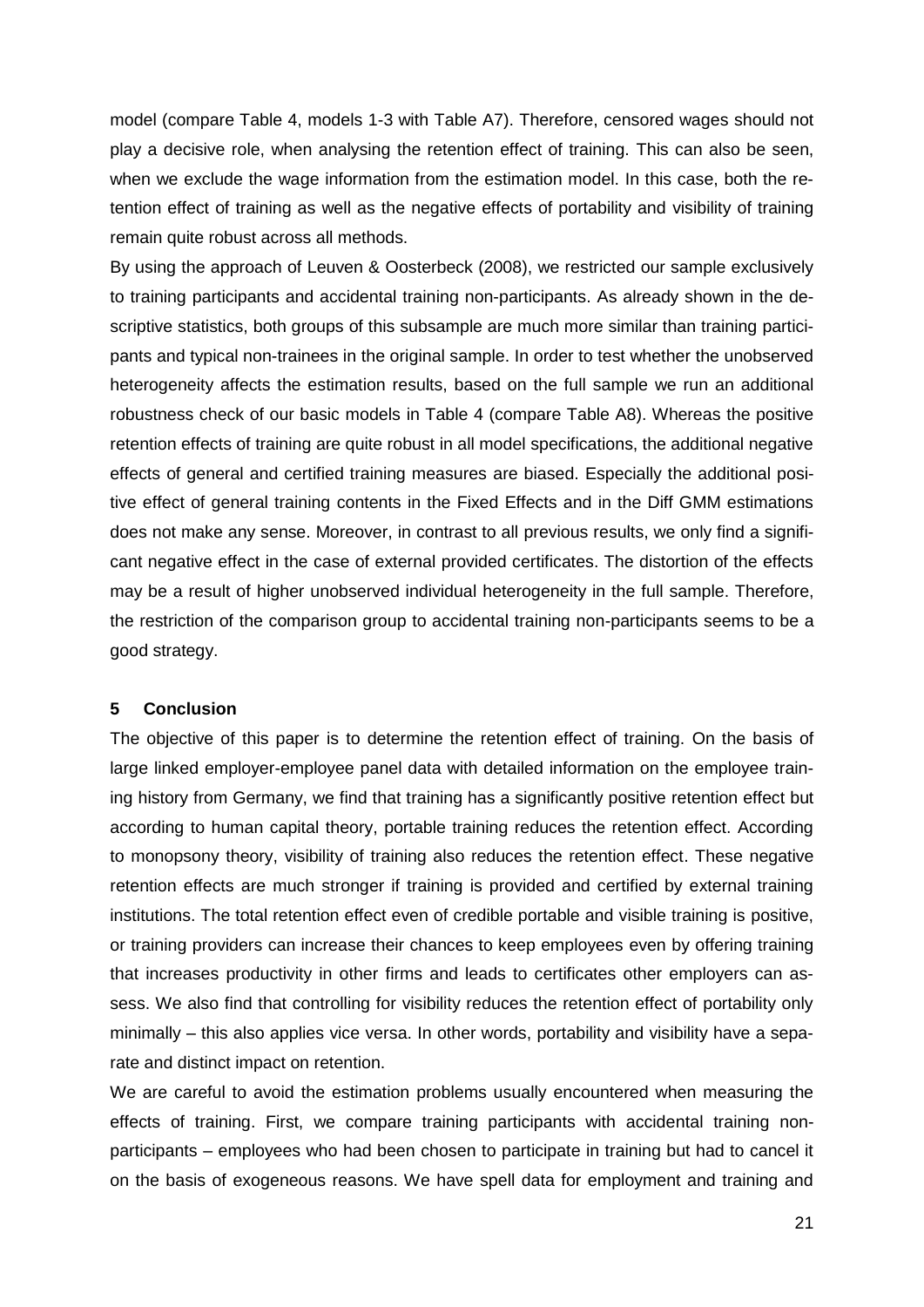therefore can determine exactly which employer offered training. Our measure of retention therefore indicates whether the employee stayed at the employer he or she worked for during the previous year and whether the training received during this time spell was at this employer. In addition, we account for unobserved time-invariant heterogeneity in fixed effects regressions and for training endogeneity in diff GMM estimations using internal instruments. Besides the usual individual and employer characteristics that determine retention, we also include wage increases and job satisfaction as important drivers for retention as well as training participation.

In a series of robustness checks we show the impact of reducing the sample to incidental training non-participants in our reference group, taking into account wage increases, using a Probit model instead of an ordinary least square estimation or including external instruments. Some papers propose hypotheses for further sub-samples of the data set. Loewenstein and Spletzer (1999) and Booth and Bryan (2005) for example argue that invisibility might render portable training into non-portable training. Therefore the negative retention effect of portable training might only occur if training is visible. Spence (1973) argues that visibility of training per se leads to a reduction in retention irrespective of training portability. Visible and credible training might for example reveal the motivation to exert effort (Acemoglu and Pischke, 1998) which increases the labour market value of training participants even if training contents do not directly increase productivity in other firms and therefore visibility also decreases retention for non-portable training contents. Unfortunately, the sample sizes for these training subgroups are too small in our data set and therefore we have to leave these questions on the heterogeneity of different training measures to future research on the basis of larger data sets.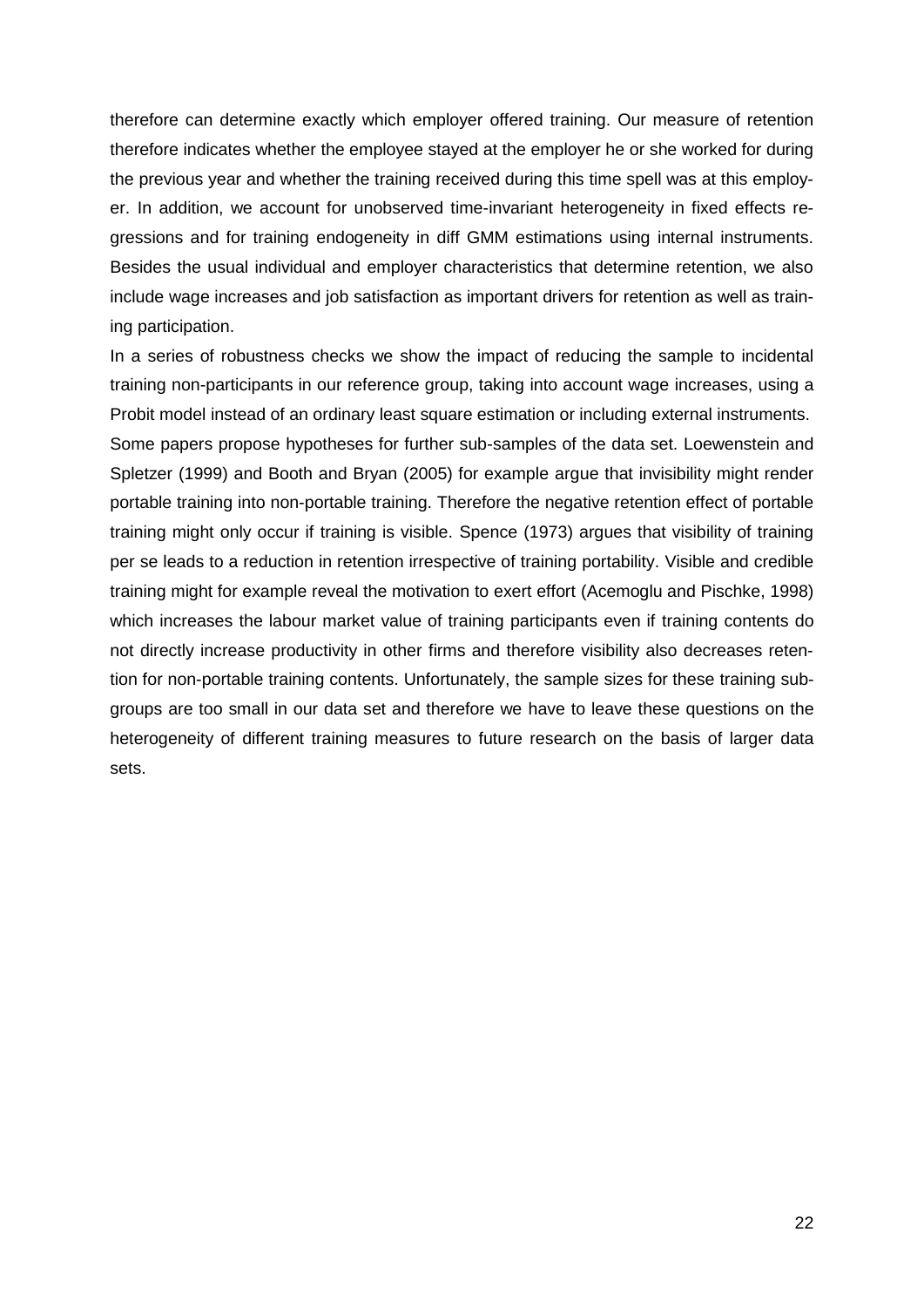#### **References**

- Acemoglu, D. and Pischke, J.-S. (1998). Why do firms train? Theory and evidence. *Quarterly Journal of Economics, 113*, 79-119.
- Acemoglu, D. and Pischke, J.-S. (1999a). Beyond Becker: Training in Imperfect Labour Markets. *The Economic Journal, 109*(453), 112-142.
- Acemoglu, D. and Pischke, J.-S. (1999b). The structure of wages and investment in general training, *Journal of Political Economy*, *107*(3), 539-572.
- Acemoglu, D. and Pischke, J.-S. (2000). Certification of training and training outcomes. *European Economic Review, 44*, 917-927.
- Arcidiacono, P., Bayer, P. and Hizmo, A. (2010). Beyond Signalling and Human Capital: Education and the Revelation of Ability. *American Economic Journal 2*, 76-104.
- Arellano, M. and Bond, S. (1991). Some Test of Specification for Panel Data: Monte Carlo Evidence and an Application to Employment Equations. *The Review of Economic Studies, 58*(2), 277-297.
- Autor, D. H. (2001). Why do temporary help firms provide free general skills training? *Quarterly Journal of Economics*, 1409-1448.
- Barron, J., Berger, M. and Black D. (1997a). How well do we measure training*? Journal of Labor Economics 15*, 507-528.
- Barron, J., Berger, M. and Black D. (1997b). On-the-Job Training. Kalamazoo, MI: W.E. Upjohn Institute for Employment Research.<http://dx.doi.org/10.17848/9780585262369>
- Becker, G. S. (1962). Investment in human capital: A theoretical analysis. *Journal of political economy, 70*(5)*, 9-49*.
- Bender, S., Fertig, M., Görlitz, K., Huber, M., Hummelsheim, S., Knerr, P., Schmucker, A. and Schröder, H. (2008a). *WeLL – Berufliche Weiterbildung als Bestandteil Lebenslangen Lernens*. RWI Materialien 45. Essen.
- Bender, S., Fertig, M., Görlitz, K., Huber, M. and Schmucker, A. (2008b). *WeLL - Unique Linked Employer-Employee Data on Further Training in Germany.* Ruhr Economic Papers Nr. 67. RWI Essen.
- Bender, S., Fertig, M., Görlitz, K., Huber, M. and Schmucker, A. (2009). WeLL unique linked employer-employee data on further training in Germany. *Schmollers Jahrbuch. Zeitschrift für Wirtschafts- und Sozialwissenschaften, 129*(4), 637-643.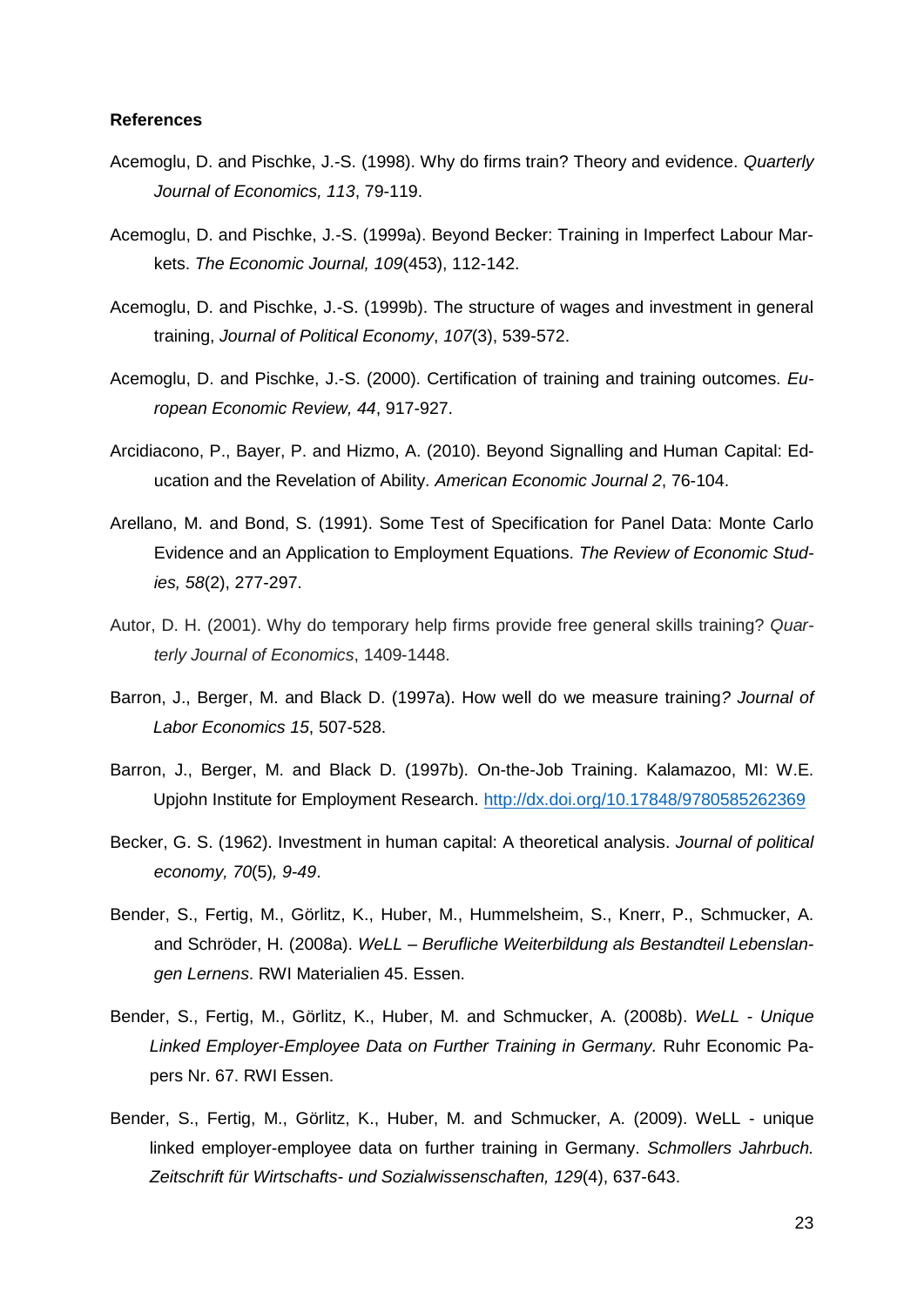- Benson, G. S., Finegold, D. and Mohrman, S. A. (2004). You paid for the Skills, Now Keep Them: Tuition Reimbursement and Voluntary Turnover. *Academy of Management Journal, 47*(3), 315-331.
- Bishop, J. (1997). What we know about employer-provided training: A review of literature. *Research in Labor Economics, 16*, 19-87.
- Black, S. and Lynch, L. (1998). Beyond the Incidence of Employer-Provided Training. *Industrial and Labor Relations Review*, *52*(1), 64-81.
- Blundell, R. and Bond, S. (1998). Initial conditions and moment restrictions in dynamic panel data models. *Journal of Econometrics, 87*, 115-143.
- Booth, A. L., and Bryan, M. L. (2005). Testing some predictions of human capital theory: New training evidence from Britain. *Review of Economics and statistics*, *87*(2), 391-394.
- Brunello, G. and De Paola, M. (2009). Is there under-provision of training? *Empirical research in vocational education and training*, *1*(1), 1-18.
- Card, D. (1999). *The Causal Effect of Education on Earnings*. In: Ashenfelter, O., Card, D., (Eds.) Handbook of Labor Economics Volume 3A. Amsterdam: Elsevier.
- Card, D. and Sullivan, D. (1988). Measuring the effect of subsidized training programs on movements in and out of employment. *Econometrica, 56*(1), 497-530.
- Chang, C. and Wang, Y. (1996). Human capital investment under asymmetric information: The pigovian onjecture Revisited. *Journal of Labor Economics, 16*, 505-519.
- Chéron, A., Rouland, B., Wolff, F.-C. (2010). Returns to firm-provided training in France: Evidence on Mobility and Wages. *TEPP Working Paper 2010-10*.
- Dearden, L., Reed, H. and Van Reenen, J. (2000). Who gains when workers train? Training and corporate productivity in a panel of British industries. No W00/04, IFS Working Papers, Institute for Fiscal Studies.
- Dearden, L., Machin, S., Reed, H. and Wilkinson, D. (1997). *Labour Turnover and Work-Related Training*, Institute for Fiscal Studies, London.
- Dustmann, C. and Schönberg, U. (2009). Training and union wages. *The Review of Economics and Statistics, 91*(2), 363-376.
- Elias, P. (1994). Job-Related Training, Trade Union Membership, and Labour Mobility: A Longitudinal Study. *Oxford Economic Papers, 46*(4), 563-578.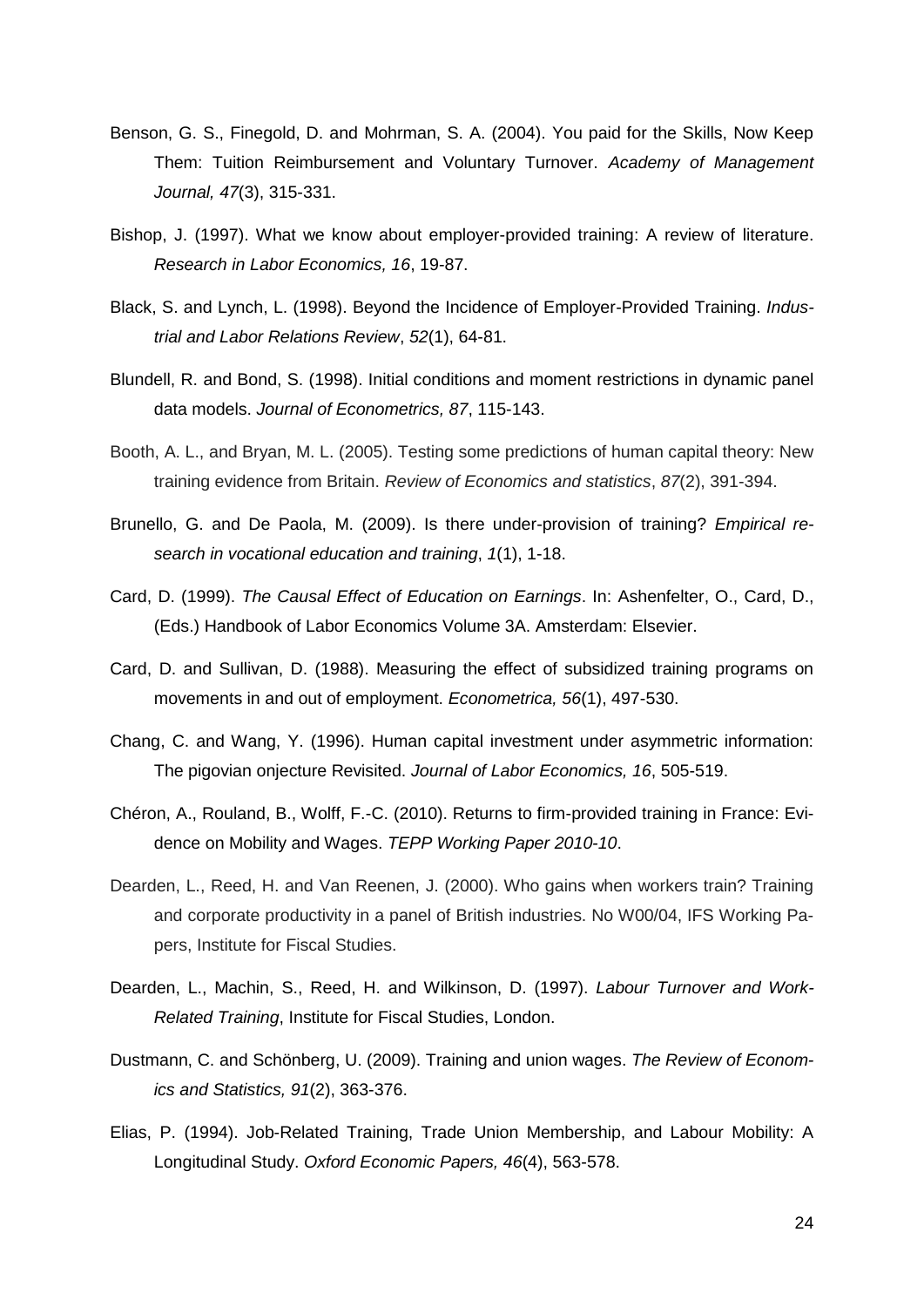- Göggel, K. and Zwick, T. (2012). The Quality of Apprenticeship Training. *Scandinavian Journal of Economics, 114*(3), 756-779.
- Görlitz, K. (2011). Continuous training and wages: An empirical analysis using a comparisongroup approach. *Economics of Education Review, 30*(4), 691-701.
- Gritz, M. (1993). The impact of training on the frequency and duration of employment. *Journal of Econometrics, 57*, 21-51.
- Grund, C. and Sliwka, D. (2001). The Impact of Wage Increases on Job Satisfaction: Empirical Evidence and Theoretical Implications. *IZA Discussion Paper No. 387.*
- Hashimoto, M. (1981). Firm-specific human capital as a shared investment. *The American Economic Review*, 475-482.
- Harhoff, D., and Kane, T. J. (1997). Is the German apprenticeship system a panacea for the US labor market? *Journal of population economics*, *10*(2), 171-196.
- Heckman, J. (1999). Policies to foster human capital. *NBER Working Paper 7288*, National Bureau of Economic Research.
- Katz, E. and Ziderman, A. (1990). Investment in General Training: The Role of Information and Labour Mobility. *The Economic Journal, 100*(403), 1147-1158.
- Knerr, P., Schröder, H., Aust, F. and Gilberg, R. (2012). *Berufliche Weiterbildung als Bestandteil Lebenslangen Lernens (WeLL). WeLL-Erhebung 2009*. Methodenbericht. Nürnberg.
- Leuven, E. (2005). The Economics of Private Sector Training: A Survey of the Literature. *Journal of Economic Surveys*, *19*(1), 91-111.
- Leuven, E. and Oosterbeck, H. (2008). An alternative approach to estimate the wage returns to private-sector training. *Journal of Applied Econometrics, 231*, 423-434.
- Loewenstein, M. and Spletzer, J. (1998). Dividing the costs and returns to general training. *Journal of Labor Economics, 16*(1), 142-171.
- Loewenstein, M. and Spletzer, J. (1999). General and Specific Training: Evidence and Implications. *Journal of Human Resources, 34*(4), 710-733.
- Lynch, L. M. (1991). The role of off-the-job vs. on-the-job training for the mobility of women workers. *The American Economic Review*, *81*(2) 151-156.

Manning, A. (2003). Monopsony in Motion, Princeton University Press, Princeton.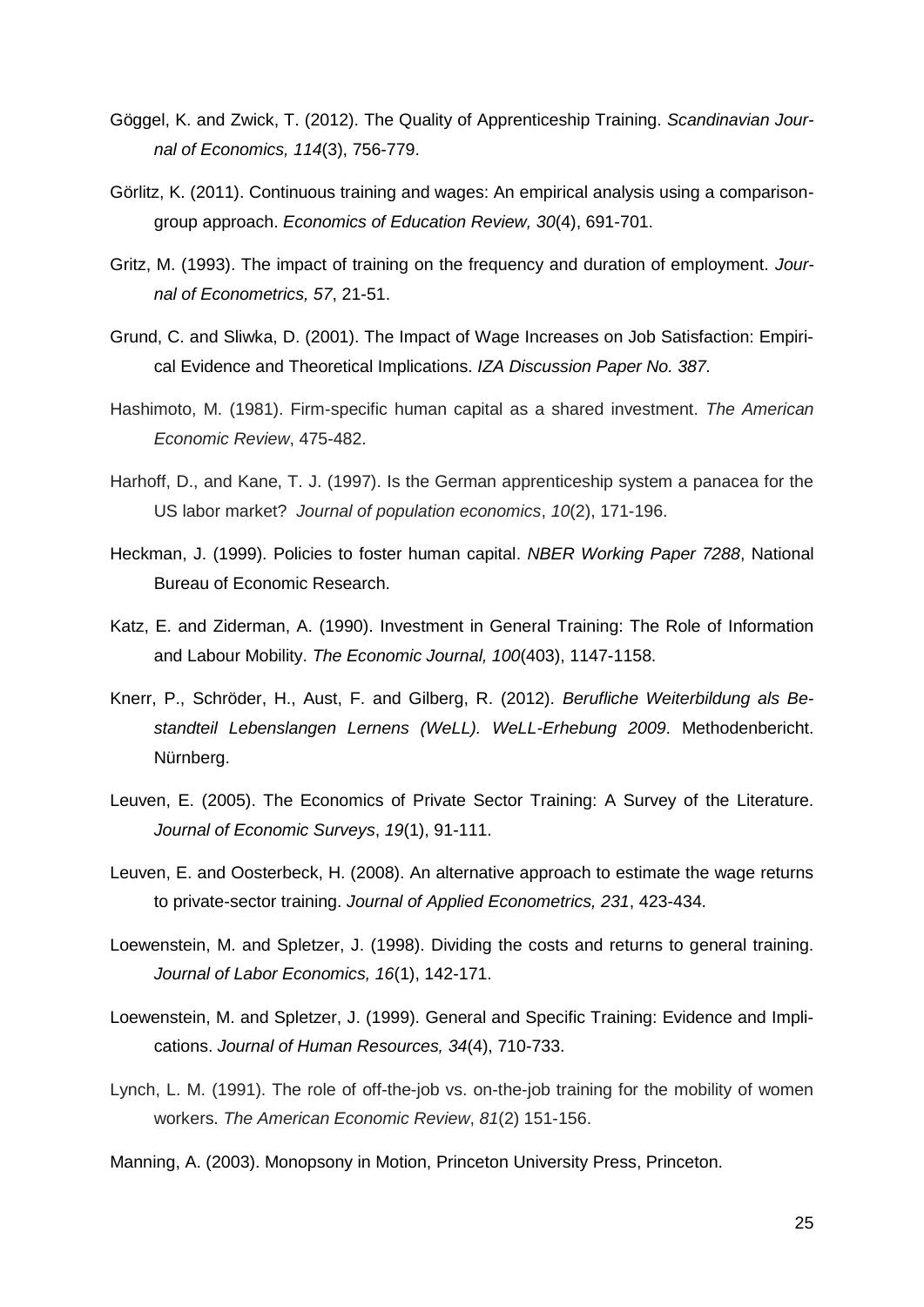- Mohrenweiser, J., Zwick, T. and Backes-Gellner, U. (2013). Poaching and firm-sponsored training: First clean evidence. *ZEW Discussion Papers 13-037*, Center for European Economic Research.
- Parent, D. (1999). Wages and mobility: The impact of employer-provided training. *Journal of labor economics*, *17*(2), 298-317.
- Parent, D. (2003). Employer-supported training in Canada and its impact on mobility and wages. *Empirical Economics, 28,* 431-459.
- Picchio, M. and Van Ours, J. (2013). Retaining through training even for older workers. *Economics of Education Review, 32,* 29-48.
- Pischke, J.-S. (2001). Continuous training in Germany. *Journal of Population Economics, 14*, 523-548.
- Ridder, G. (1986). An event history approach to the evaluation of training, recruitment and employment programmes. *Journal of applied econometrics*,*1*(2), 109-126.
- Roodman, D. (2006). How to do xtabond2: An introduction to difference and system GMM in Stata. *Center for global development working paper*, (103).
- Schmucker, A., Seth, S., and Eberle, J. (2014). *WeLL-Befragungsdaten verknüpft mit administrativen Daten des IAB:(WELL-ADIAB) 1975-2011* (No. 201401\_de). Institut für Arbeitsmarkt-und Berufsforschung (IAB), Nürnberg. Institute for Employment Research, Nuremberg, Germany.
- Spence, A. M. (1973). *Market signalling: Information transfer in hiring and related processes*. Cambridge/Mass.
- Spengler, A. (2007). *The Establishment History Panel.* FDZ-Methodenreport*, 08/2007*.
- Stevens, M. (1994). An investment model for the supply of training by employers. *The Economic Journal*, 556-570.
- Veum, J. (1997). Training and Job Mobility among Young Workers in the United States. *Journal of Population Economics*, 10(2), 219-233.
- Wagner, R. and Zwick, T. (2012). How acid are Lemons? Adverse Selection and Signalling for Skilled Labour Market Entrants. Swiss *Leading House Working Paper No. 71*.
- Weller, I. (2007). *Fluktuationsmodelle: Ereignisanalysen mit dem Soziooekonomischen Panel.* In: Weber, W., Martin, A. & Nienhüser, W. (Hrsg.), Empirische Personal- und Organisationsforschung, (Bd. 28). München, Mering: Rainer Hampp Verlag.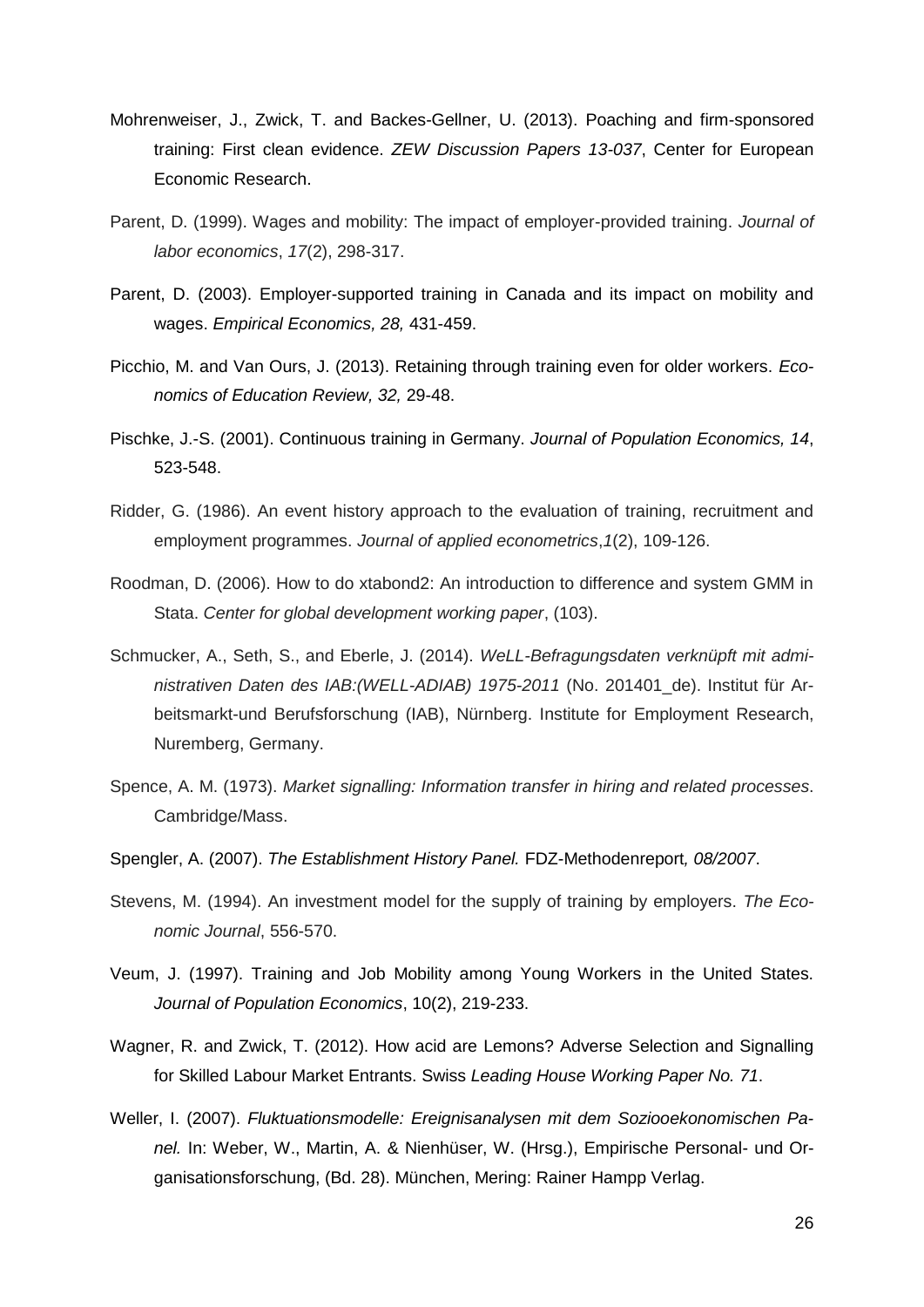- Zweimüller, J. and Winter-Ebmer, R. (2003). On-the-job-training, job search and job mobility. *Swiss Journal of Economics and Statistics, 139* (4), 563-576.
- Zwick T. (2015). Training older employees what is effective? *International Journal of Manpower*, 36 (2), 136-150.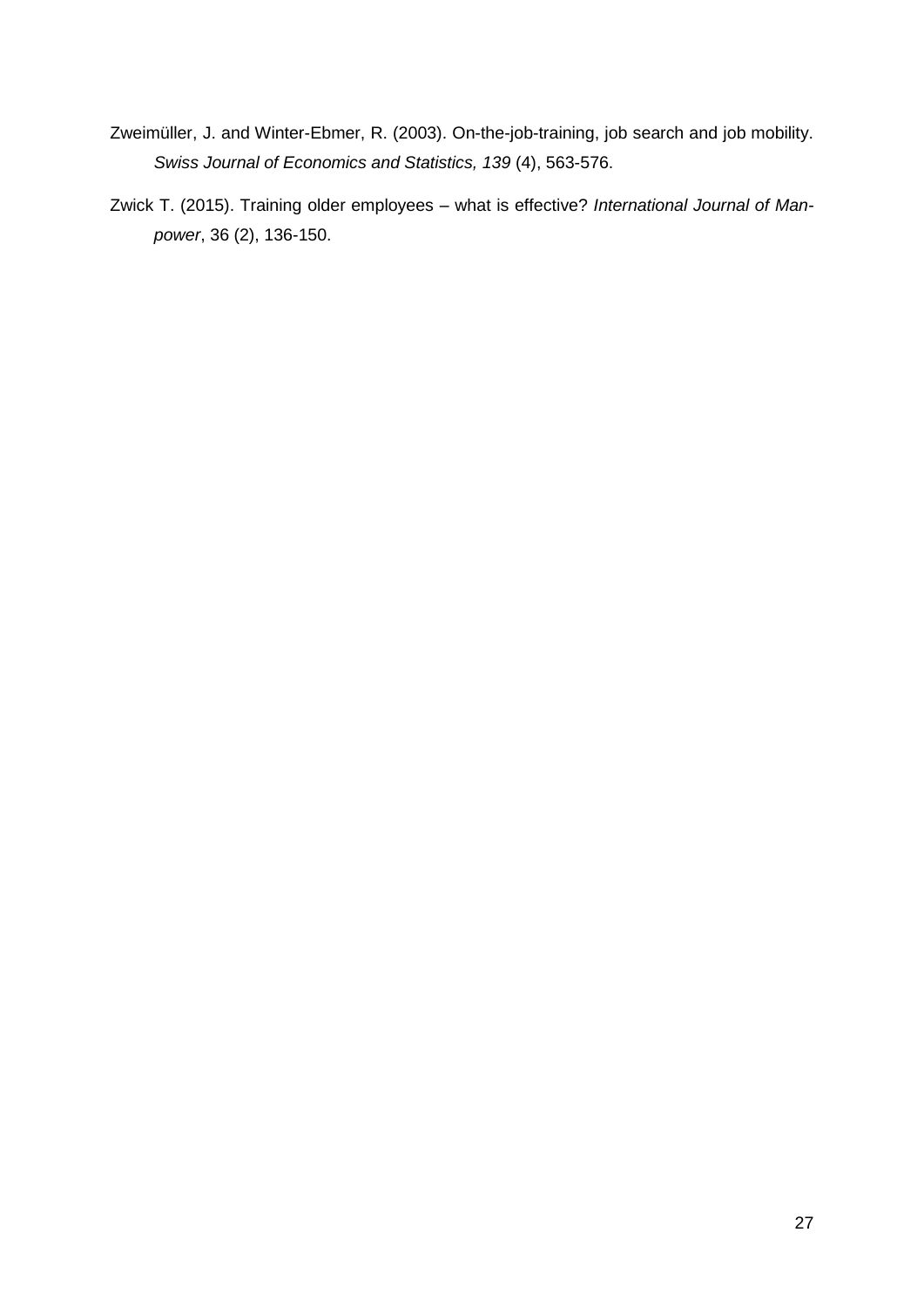## **Appendix**

| Table A1: Description of differences between training participants and training non-participants<br>Sociodemographic |              | <b>Training</b> | <b>Training non-</b> |             |
|----------------------------------------------------------------------------------------------------------------------|--------------|-----------------|----------------------|-------------|
| <b>Factors</b>                                                                                                       | <b>Total</b> | participants    | participants         | t-value     |
| Female                                                                                                               | 28.52%       | 29.47%          | 27.57%               | $-3.06***$  |
| Birth year                                                                                                           |              |                 |                      |             |
| ≤ 1951                                                                                                               | 12.09%       | 10.51%          | 13.91%               | $-7.43***$  |
| 1952-61                                                                                                              | 35.52%       | 35.73%          | 33.94%               | $1.62*$     |
| 1962-71                                                                                                              | 30.76%       | 31.94%          | 29.45%               | $-3.91***$  |
| $\geq 1972$                                                                                                          | 21.63%       | 21.83%          | 19.85%               | $-3.54***$  |
| <b>Experience</b>                                                                                                    |              |                 |                      |             |
| < 10 years                                                                                                           | 20.62%       | 19.70%          | 18.40%               | $-2.41**$   |
| $10 - 20$ years                                                                                                      | 50.12%       | 50.46%          | 50.71%               | 0.35        |
| > 20 years                                                                                                           | 29.27%       | 29.84%          | 30.89%               | $1.66*$     |
| <b>Tenure</b>                                                                                                        |              |                 |                      |             |
| < 10 years                                                                                                           | 43.89%       | 44.19%          | 42.82%               | $-2.01**$   |
| $10 - 20$ years                                                                                                      | 37.52%       | 38.79%          | 38.14%               | $-0.96$     |
| > 20 years                                                                                                           | 18.59%       | 17.02%          | 19.04%               | $3.79***$   |
| Education                                                                                                            |              |                 |                      |             |
| No vocational education                                                                                              | 6.06%        | 3.54%           | 6.85%                | 10.31***    |
| Vocational education                                                                                                 | 73.41%       | 69.00%          | 75.59%               | 10.56***    |
| University degree                                                                                                    | 20.53%       | 27.47%          | 17.56%               | $-17.24***$ |
| Work satisfaction                                                                                                    | 79.98%       | 84.14%          | 77.34%               | $-12.34***$ |
| Wage increase dummy                                                                                                  | 34.46%       | 35.97%          | 34.49%               | $-2.21**$   |
| Log daily wage 2005                                                                                                  | 4.52         | 4.62            | 4.46                 | $-7.98***$  |
| Log daily wage 2006                                                                                                  | 4.57         | 4.66            | 4.52                 | $-9.22***$  |
| Log daily wage 2007                                                                                                  | 4.54         | 4.67            | 4.46                 | $-11.17***$ |
| Log daily wage 2008                                                                                                  | 4.52         | 4.68            | 4.42                 | $-11.09***$ |
| Training                                                                                                             |              |                 |                      |             |
| Training certificate                                                                                                 | 75.22%       |                 |                      |             |
| External certificate                                                                                                 | 84.31%       |                 |                      |             |
| Training with general content                                                                                        | 82.68%       |                 |                      |             |
| <b>Observations</b>                                                                                                  | 22,140       | 8,599           | 13,541               |             |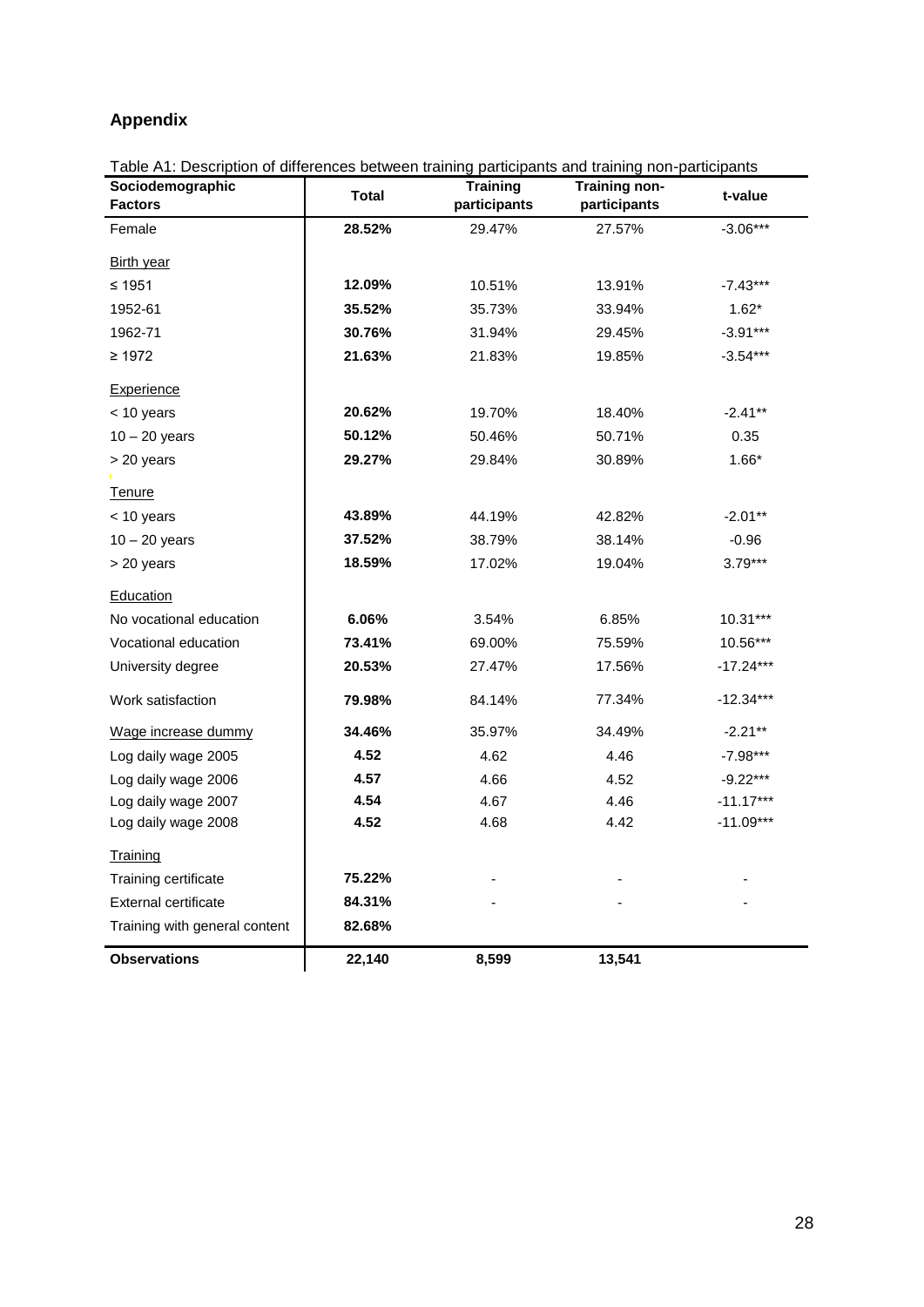| dep. variable:<br>log(daily wage) next year | <b>Full sample</b> | <b>Restricted sample with</b><br>accidental training non-<br>participants |
|---------------------------------------------|--------------------|---------------------------------------------------------------------------|
|                                             | <b>OLS</b> (1)     | <b>OLS (2)</b>                                                            |
|                                             | $0.098***$         | $0.034***$                                                                |
| Training                                    | (0.005)            | (0.009)                                                                   |
| Female                                      | $-0.158***$        | $-0.126***$                                                               |
|                                             | (0.005)            | (0.008)                                                                   |
| Birth year 1952-1961                        | $-0.033**$         | $-0.031***$                                                               |
|                                             | (0.008)            | (0.011)                                                                   |
|                                             | $0.033***$         | $0.038***$                                                                |
| Birth year 1962-1971                        | (0.08)             | (0.012)                                                                   |
|                                             | 0.005              | $-0.033**$                                                                |
| Birth year $> 1972$                         | (0.011)            | (0.016)                                                                   |
|                                             | $-0.002$           | $-0.017$                                                                  |
| tenure $<$ 10                               | (0.009)            | (0.012)                                                                   |
|                                             | 0.001              | $-0.025**$                                                                |
| tenure 10-20                                | (0.008)            | (0.012)                                                                   |
|                                             | $-0.383***$        | $-0.333***$                                                               |
| experience < 10                             | (0.011)            | (0.016)                                                                   |
|                                             | $-0.250***$        | $-0.227***$                                                               |
| experience 10-20                            | (0.007)            | (0.010)                                                                   |
|                                             | $0.024***$         | $0.016***$                                                                |
| work satisfaction                           | (0.001)            | (0.002)                                                                   |
| vocational education                        | $0.121***$         | $0.075***$                                                                |
|                                             | (0.010)            | (0.017)                                                                   |
|                                             | $0.462***$         | $0.386***$                                                                |
| university degree                           | (0.011)            | (0.018)                                                                   |
| year dummies                                | yes                | yes                                                                       |
| firm characteristics                        | yes                | yes                                                                       |
| R <sup>2</sup>                              | 0.347              | 0.334                                                                     |
| Observations                                | 21,069             | 8,086                                                                     |

| Table A2: Determinants of the wage in the next year (Mincer equation) |  |  |
|-----------------------------------------------------------------------|--|--|
|                                                                       |  |  |

Dependent variable: log(daily wage) in the next calendar year; reference category for age: birth year ≤ 1951; reference category for tenure: tenure ≥ 20; reference category for experience: experience ≥ 20; reference category for education: no vocational education; \*\*\* p < 0.01; \*\* p < 0.05; \* p < 0.1; Source: WeLL-ADIAB 2005-2010.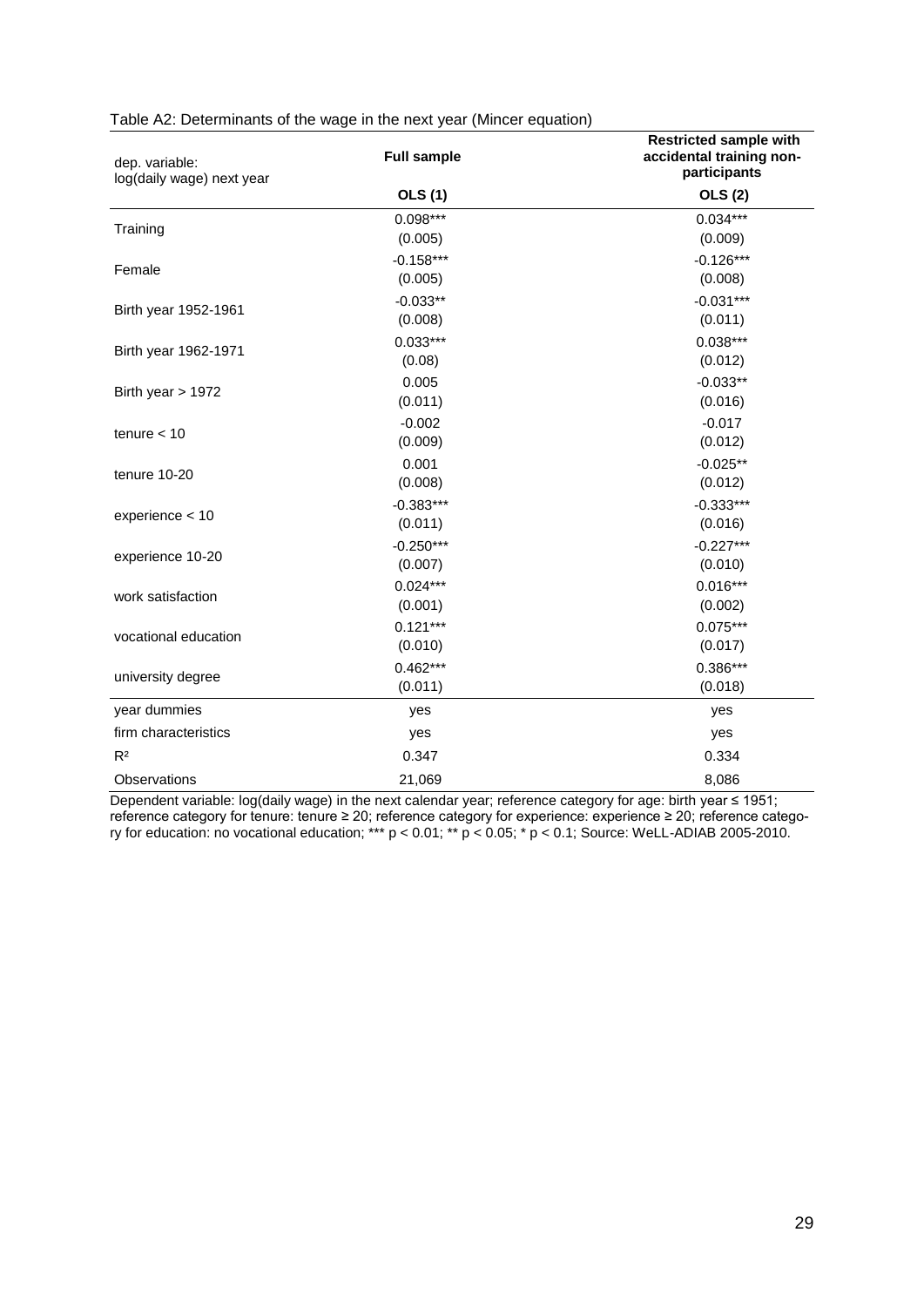Table A3: Share of training with general content and with training certificate

|                           | training certificate |        |        |      |  |
|---------------------------|----------------------|--------|--------|------|--|
|                           |                      | yes    | no     |      |  |
| general                   | yes                  | 65.15% | 34.85% | 100% |  |
| training<br>content<br>no | 78.46%               | 21.54% | 100%   |      |  |

Table A4: Share of external provided training with general content and with external training certificate

external training certificate

|                     |     | yes    | no     |      |
|---------------------|-----|--------|--------|------|
| general             | yes | 79.38% | 20.62% | 100% |
| training<br>content | no  | 85.64% | 14.36% | 100% |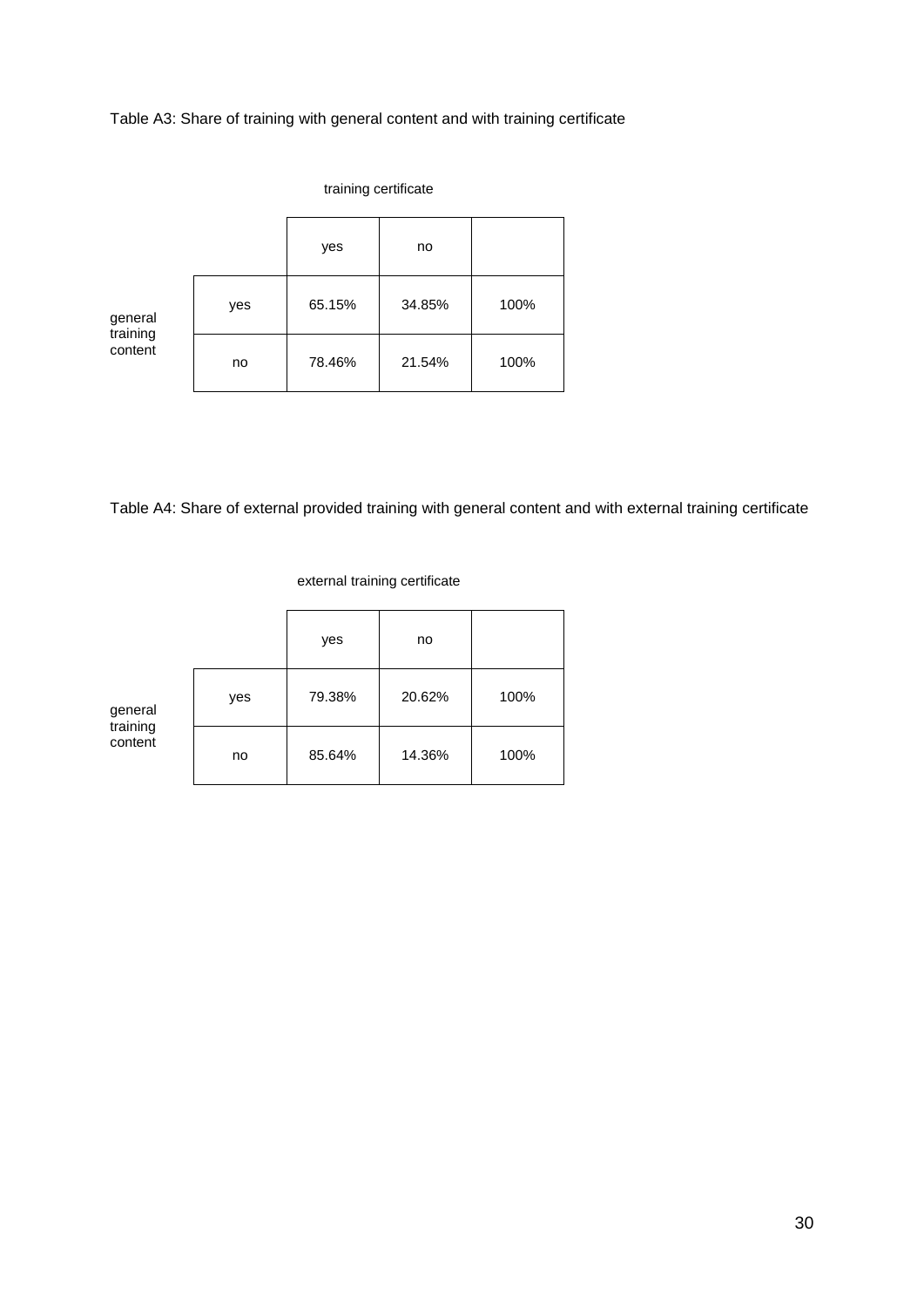|                               | <b>Basic Models</b> | <b>Basic Models with externally</b><br>provided training certificate |
|-------------------------------|---------------------|----------------------------------------------------------------------|
|                               | Probit (1)          | Probit (2)                                                           |
|                               | $0.128***$          | $0.224***$                                                           |
| training                      | (0.026)             | (0.062)                                                              |
|                               | $0.019***$          | $0.024***$                                                           |
| wage increase                 | (0.003)             | (0.004)                                                              |
|                               | $-0.012**$          | $-0.033***$                                                          |
| training * general content    | (0.005)             | (0.010)                                                              |
|                               | $-0.014***$         | $-0.020***$                                                          |
| training * certificate        | (0.004)             | (0.008)                                                              |
|                               | $-0.002$            | 0.001                                                                |
| female                        | (0.004)             | (0.005)                                                              |
|                               | $-0.016*$           | $-0.032*$                                                            |
| birth year 1952-1961          | (0.009)             | (0.017)                                                              |
|                               | $-0.019**$          | $-0.037**$                                                           |
| birth year 1962-1971          | (0.009)             | (0.017)                                                              |
|                               | $-0.027*$           | $-0.040*$                                                            |
| birth year $> 1972$           | (0.014)             | (0.002)                                                              |
|                               | $-0.031***$         | $-0.046***$                                                          |
| tenure $<$ 10                 | (0.009)             | (0.013)                                                              |
|                               | $-0.009$            | $-0.024*$                                                            |
| tenure 10-20                  | (0.008)             | (0.013)                                                              |
|                               | $-0.010$            | $-0.013$                                                             |
| experience < 10               | (0.009)             | (0.012)                                                              |
|                               | 0.001               | $-0.001$                                                             |
| experience 10-20              | (0.005)             | (0.007)                                                              |
|                               | $0.006***$          | $0.006***$                                                           |
| work satisfaction             | (0.001)             | (0.001)                                                              |
|                               | $-0.001$            | 0.017                                                                |
| vocational education          | (0.008)             | (0.013)                                                              |
|                               | $-0.002$            | 0.014                                                                |
| university degree             | (0.009)             | (0.010)                                                              |
| Year dummies                  | yes                 | yes                                                                  |
| establishment characteristics | yes                 | yes                                                                  |
| R <sup>2</sup>                | 0.180               | 0.190                                                                |
| observations                  | 8,086               | 4,682                                                                |
| individuals                   |                     |                                                                      |
| AR-test                       |                     |                                                                      |
| Hansen test                   |                     |                                                                      |

|  | Table A5: Determinants of employee retention IV; marginal effects after Probit |  |  |  |  |  |  |
|--|--------------------------------------------------------------------------------|--|--|--|--|--|--|
|--|--------------------------------------------------------------------------------|--|--|--|--|--|--|

Dependent variable: retention probability in the next calendar year; reference category for age: birthyear ≤ 1951; reference category for tenure: tenure ≥ 20; reference category for experience: experience ≥ 20; reference category for education: no vocational education; establishment characteristics: size, sector; \*\*\* p < 0.01; \*\* p < 0.05; \* p < 0.1; Source: WeLL-ADIAB 2006-2010.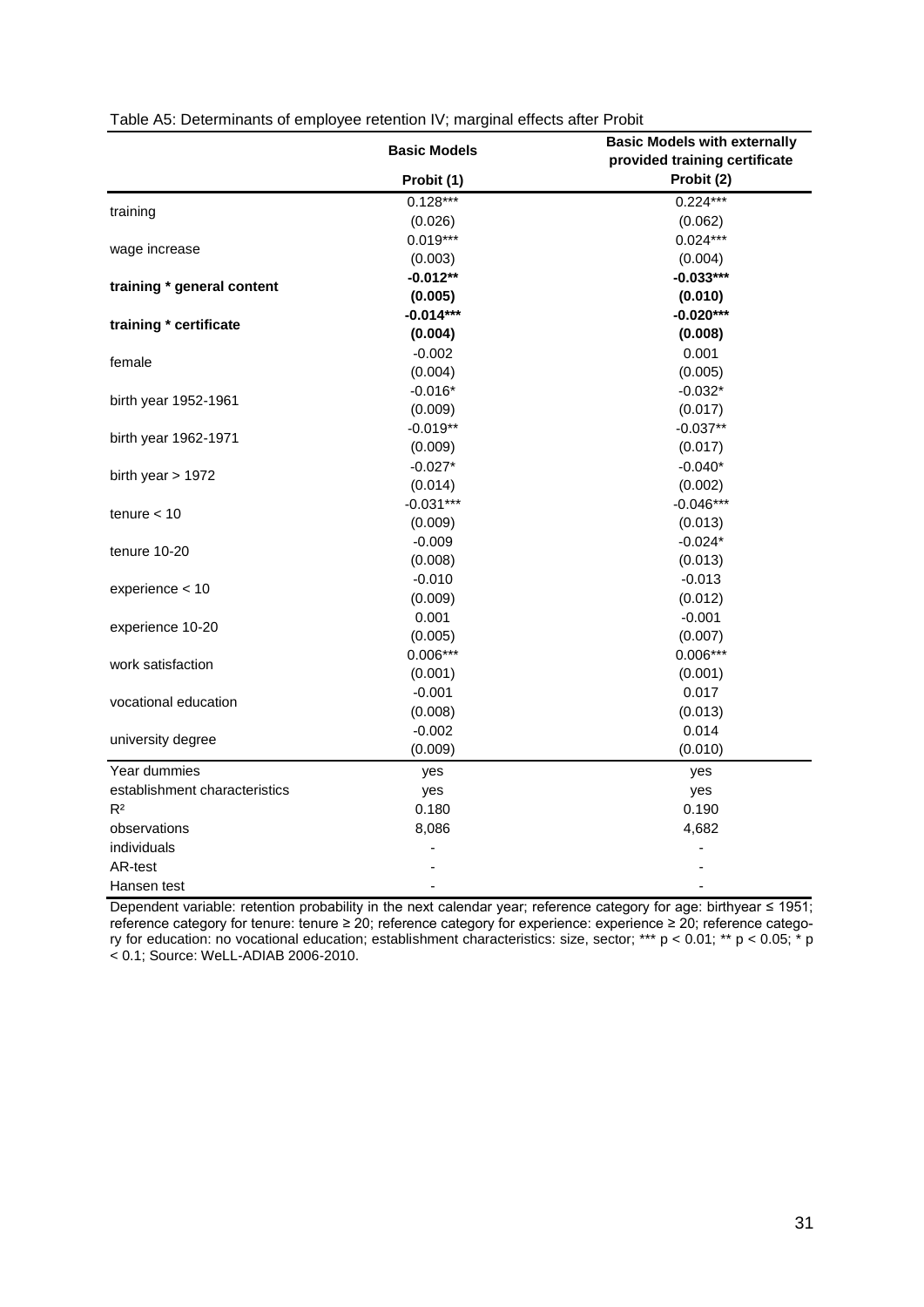| dep. variable:          |                          | <b>Basic Models</b> |                |                          | training certificate | <b>Basic Models with externally provided</b> |
|-------------------------|--------------------------|---------------------|----------------|--------------------------|----------------------|----------------------------------------------|
| retention next year     | <b>OLS (1)</b>           | FE(2)               | <b>GMM (3)</b> | <b>OLS (4)</b>           | FE (5)               | <b>GMM (6)</b>                               |
|                         | $0.105***$               | $0.119***$          | $0.053*$       | $0.117***$               | $0.149***$           | $0.090**$                                    |
| training                | (0.010)                  | (0.016)             | (0.029)        | (0.016)                  | (0.026)              | (0.040)                                      |
|                         | $0.031***$               | $0.029***$          | 0.004          | $0.040***$               | $0.044***$           | $-0.003$                                     |
| wage increase           | (0.005)                  | (0.007)             | (0.011)        | (0.007)                  | (0.011)              | (0.011)                                      |
| training * general con- | $-0.013**$               | $-0.017$            | $-0.001$       | $-0.030**$               | $-0.021$             | $-0.029*$                                    |
| tent                    | (0.006)                  | (0.011)             | (0.014)        | (0.012)                  | (0.019)              | (0.016)                                      |
|                         | $-0.016**$               | $-0.018*$           | $-0.007$       | $-0.017*$                | $-0.041**$           | $-0.008$                                     |
| training * certificate  | (0.007)                  | (0.010)             | (0.015)        | (0.010)                  | (0.016)              | (0.015)                                      |
|                         | $-0.002$                 |                     |                | 0.002                    |                      |                                              |
| female                  | (0.005)                  |                     |                | (0.008)                  |                      |                                              |
|                         | $-0.010$                 |                     |                | $-0.015$                 |                      |                                              |
| birth year 1952-1961    | (0.008)                  |                     |                | (0.012)                  |                      |                                              |
|                         | $-0.014*$                |                     |                | $-0.020*$                |                      |                                              |
| birth year 1962-1971    | (0.008)                  |                     |                | (0.012)                  |                      |                                              |
| birth year $> 1972$     | $-0.021*$                |                     |                | $-0.018$                 |                      |                                              |
|                         | (0.012)                  |                     |                | (0.017)                  |                      |                                              |
| $t$ enure < 10          | $-0.040***$              | $0.091***$          | $-0.140$       | $-0.041***$              | $0.082*$             | $-0.185*$                                    |
|                         | (0.009)                  | (0.032)             | (0.093)        | (0.013)                  | (0.046)              | (0.101)                                      |
| tenure 10-20            | $-0.001$                 | 0.038               | $-0.163$       | $-0.012$                 | 0.015                | $-0.196**$                                   |
|                         | (0.008)                  | (0.031)             | (0.105)        | (0.012)                  | (0.043)              | (0.097)                                      |
| experience < 10         | $-0.029**$               | $-0.021$            | 0.028          | $-0.033**$               | 0.001                | 0.062                                        |
|                         | (0.011)                  | (0.035)             | (0.063)        | (0.016)                  | (0.050)              | (0.079)                                      |
| experience 10-20        | $-0.003$                 | 0.007               | 0.037          | $-0.001$                 | 0.014                | 0.048                                        |
|                         | (0.007)                  | (0.026)             | (0.042)        | (0.010)                  | (0.037)              | (0.055)                                      |
| work satisfaction       | $0.012***$               | $0.011***$          | $-0.005$       | $0.014***$               | $0.015***$           | 0.011                                        |
|                         | (0.001)                  | (0.00)              | (0.012)        | (0.002)                  | (0.005)              | (0.016)                                      |
| vocational education    | $-0.006$                 |                     |                | 0.016                    |                      |                                              |
|                         | (0.012)                  |                     |                | (0.018)                  |                      |                                              |
| university degree       | $-0.006$                 |                     |                | 0.018                    |                      |                                              |
|                         | (0.013)                  |                     |                | (0.019)                  |                      |                                              |
| year dummies            | yes                      | yes                 | yes            | yes                      | yes                  | yes                                          |
| establishment charac-   | yes                      | yes                 | yes            | yes                      | yes                  | yes                                          |
| teristics               |                          |                     |                |                          |                      |                                              |
| R <sup>2</sup>          | 0.069                    | 0.039               |                | 0.090                    | 0.054                |                                              |
| observations            | 8,086                    | 8,086               | 1,810          | 4,682                    | 4,682                | 1,087                                        |
| individuals             |                          | 4,186               | 1,200          |                          | 2,626                | 790                                          |
| AR-test                 |                          |                     | 0.092          |                          | ÷,                   | 0.531                                        |
| Hansen test             | $\overline{\phantom{0}}$ |                     | 0.265          | $\overline{\phantom{a}}$ |                      | 0.059                                        |

Dependent variable: retention probability in the next calendar year; reference category for age: birthyear ≤ 1951; reference category for tenure: tenure ≥ 20; reference category for experience: experience ≥ 20; reference category for education: no vocational education; establishment characteristics: size, sector; exogenous instruments: expected skill shortages; \*\*\* p < 0.01; \*\* p < 0.05; \* p < 0.1; Source: WeLL-ADIAB 2006-2010.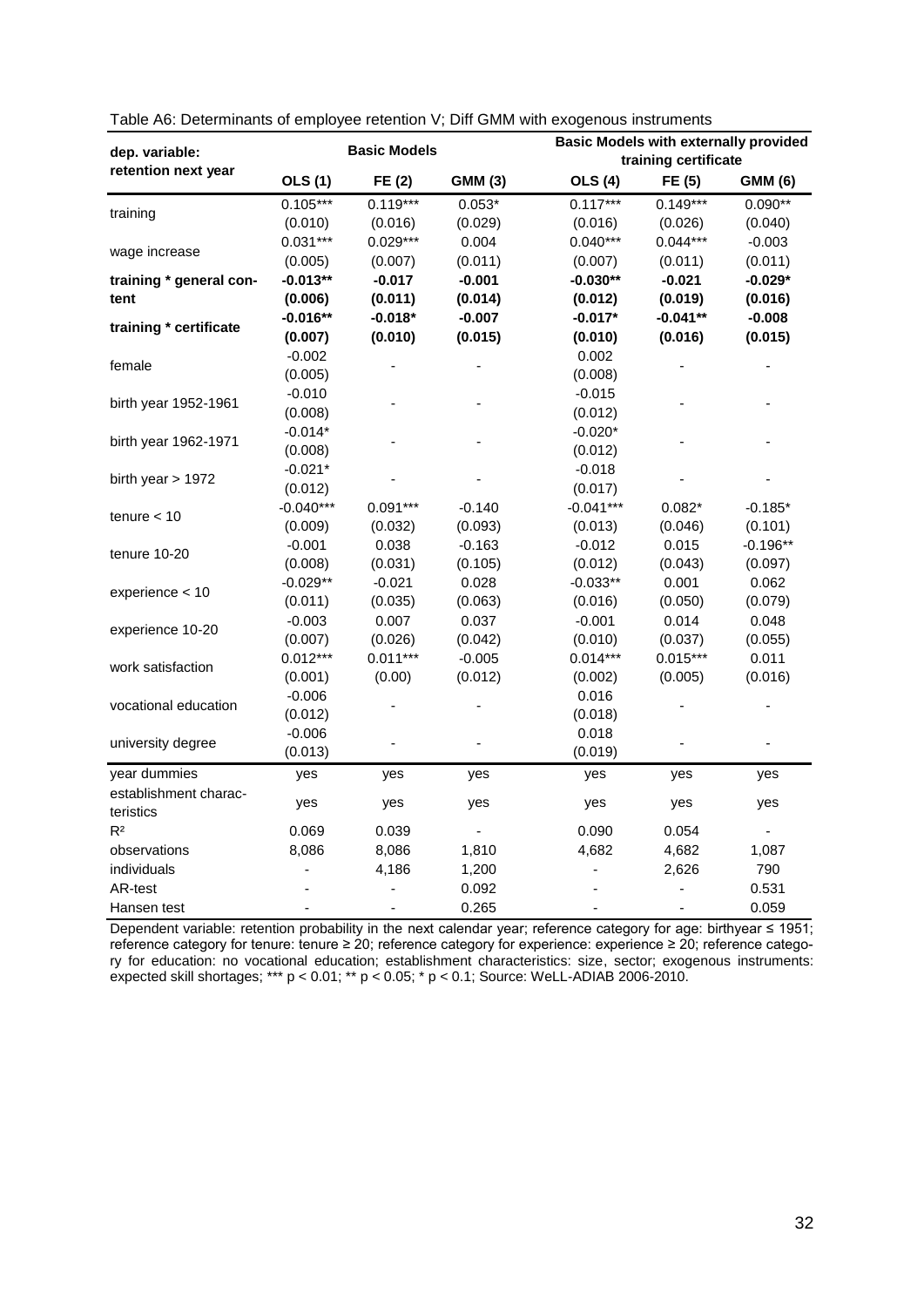| dep. variable:          |                          | <b>Basic Models</b> |                | <b>Basic Models with externally provided</b> |                      |                |
|-------------------------|--------------------------|---------------------|----------------|----------------------------------------------|----------------------|----------------|
| retention next year     |                          |                     |                |                                              | training certificate |                |
|                         | <b>OLS (1)</b>           | FE(2)               | <b>GMM (3)</b> | <b>OLS (4)</b>                               | FE (5)               | <b>GMM (6)</b> |
| training                | $0.105***$               | $0.116***$          | $0.128***$     | $0.120***$                                   | $0.147***$           | $0.155***$     |
|                         | (0.010)                  | (0.018)             | (0.032)        | (0.017)                                      | (0.029)              | (0.043)        |
| wage increase           | $0.034***$               | $0.026***$          | $0.026**$      | $0.042***$                                   | $0.038***$           | $0.036***$     |
|                         | (0.005)                  | (0.008)             | (0.011)        | (0.008)                                      | (0.012)              | (0.014)        |
| training * general con- | $-0.014*$                | $-0.012$            | 0.002          | $-0.025*$                                    | $-0.011$             | $-0.015$       |
| tent                    | (0.007)                  | (0.012)             | (0.018)        | (0.013)                                      | (0.021)              | (0.018)        |
| training * certificate  | $-0.011*$                | $-0.005$            | $-0.006$       | $-0.014$                                     | $-0.032*$            | $-0.029$       |
|                         | (0.006)                  | (0.011)             | (0.014)        | (0.012)                                      | (0.019)              | (0.023)        |
|                         | $-0.004$                 |                     |                | 0.001                                        |                      |                |
| female                  | (0.006)                  |                     |                | (0.008)                                      |                      |                |
|                         | $-0.005$                 |                     |                | $-0.009$                                     |                      |                |
| birth year 1952-1961    | (0.010)                  |                     |                | (0.015)                                      |                      |                |
|                         | $-0.010$                 |                     |                | $-0.019$                                     |                      |                |
| birth year 1962-1971    | (0.010)                  |                     |                | (0.015)                                      |                      |                |
|                         | $-0.013$                 |                     |                | $-0.008$                                     |                      |                |
| birth year $> 1972$     | (0.013)                  |                     |                | (0.019)                                      |                      |                |
| tenure $<$ 10           | $-0.043***$              | $0.081**$           | 0.150          | $-0.056***$                                  | 0.059                | 0.012          |
|                         | (0.010)                  | (0.036)             | (0.117)        | (0.015)                                      | (0.052)              | (0.119)        |
|                         | $-0.005$                 | 0.019               | $-0.007$       | $-0.013$                                     | $-0.027$             | $-0.112$       |
| tenure 10-20            | (0.010)                  | (0.033)             | (0.097)        | (0.014)                                      | (0.048)              | (0.101)        |
|                         | $-0.032**$               | 0.011               | $-0.048$       | $-0.041**$                                   | 0.082                | 0.032          |
| experience < 10         | (0.013)                  | (0.042)             | (0.085)        | (0.018)                                      | (0.062)              | (0.104)        |
|                         | $-0.003$                 | 0.023               | $-0.006$       | $-0.003$                                     | 0.040                | $-0.001$       |
| experience 10-20        | (0.007)                  | (0.032)             | (0.059)        | (0.012)                                      | (0.045)              | (0.075)        |
|                         | $0.012***$               | $0.010**$           | 0.007          | $0.014***$                                   | $0.012*$             | 0.007          |
| work satisfaction       | (0.001)                  | (0.004)             | (0.008)        | (0.002)                                      | (0.006)              | (0.011)        |
| vocational education    | $-0.006$                 |                     |                | 0.018                                        |                      |                |
|                         | (0.013)                  |                     |                | (0.020)                                      |                      |                |
|                         | $-0.005$                 |                     |                | 0.023                                        |                      |                |
| university degree       | (0.014)                  |                     |                | (0.021)                                      |                      |                |
| year dummies            | yes                      | yes                 | yes            | yes                                          | yes                  | yes            |
| establishment charac-   |                          |                     |                |                                              |                      |                |
| teristics               | yes                      | yes                 | yes            | yes                                          | yes                  | yes            |
| R <sup>2</sup>          | 0.076                    | 0.046               |                | 0.091                                        | 0.061                |                |
| observations            | 6,395                    | 6,395               | 2,442          | 3,619                                        | 3,723                | 1,358          |
| individuals             | $\overline{a}$           | 3,614               | 1,583          |                                              | 2,162                | 958            |
| AR-test                 |                          |                     | 0.934          |                                              | ÷,                   | 0.666          |
| Hansen test             | $\overline{\phantom{0}}$ |                     | 0.125          | $\qquad \qquad \blacksquare$                 |                      | 0.069          |

| Table A7: Determinant of employee retention V; without censored wage observations |  |  |
|-----------------------------------------------------------------------------------|--|--|
|                                                                                   |  |  |

Dependent variable: retention probability in the next calendar year; reference category for age: birthyear ≤ 1951; reference category for tenure: tenure ≥ 20; reference category for experience: experience ≥ 20; reference category for education: no vocational education; establishment characteristics: size, sector; \*\*\* p < 0.01; \*\* p < 0.05; \* p < 0.1; Source: WeLL-ADIAB 2006-2010.